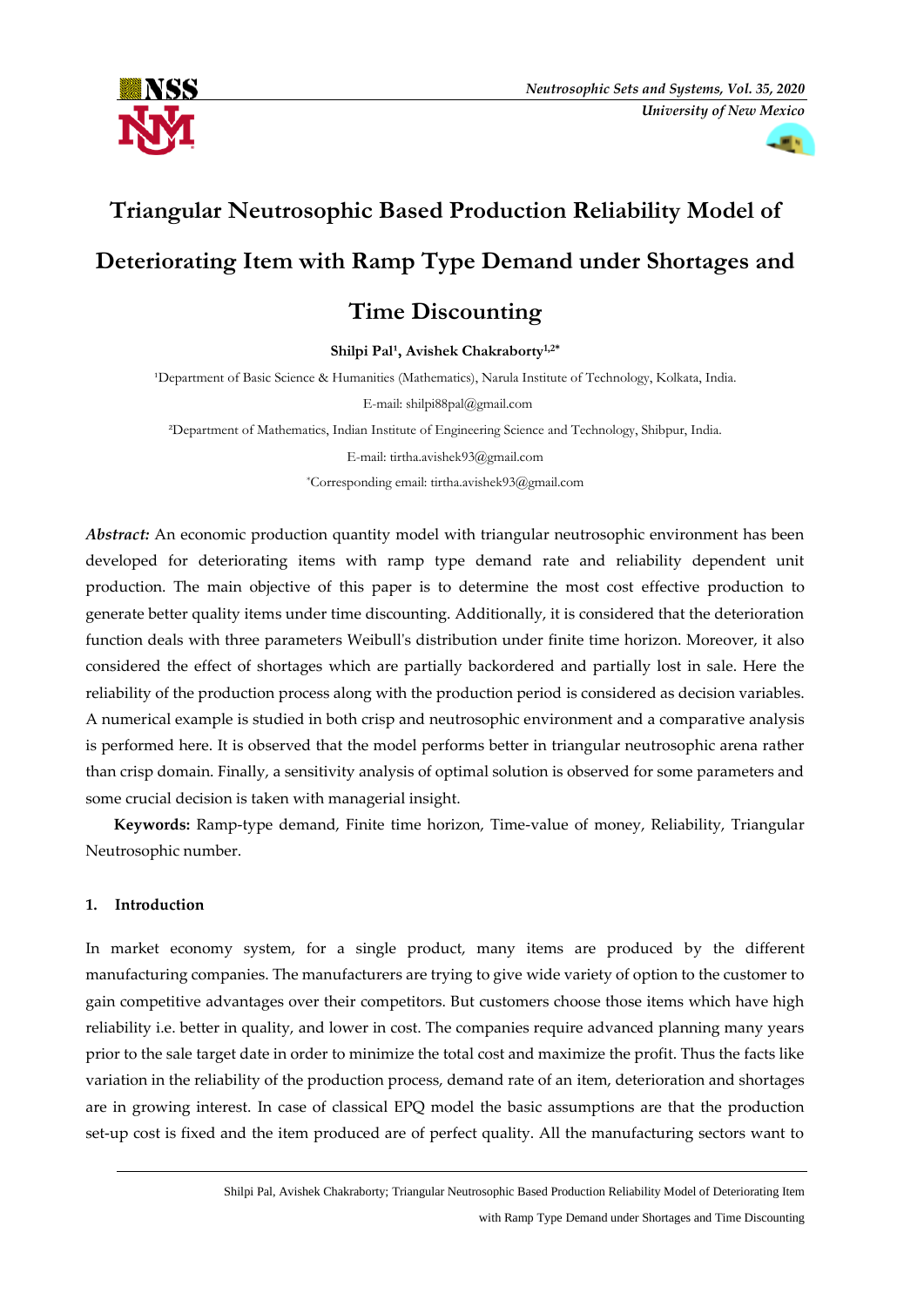produce perfect quality item, but in reality the product quality are not always perfect because there may be machine breakdown, labor problem, etc. The product quality is directly affected by the reliability of production process. In addition to that, the classical models also consider an ideal case that the demand and quality of the items remains unaffected by time and replenishment is done instantaneously. However in reality these assumptions do not hold. The inventories are often replenished periodically at certain production rate. Even if the items are purchased it takes days to sell the item so the items remained stored and hence the item deteriorates and their value reduces with time. Cheng [1] proposed a general equation for relationship between production set up cost and process reliability and flexibility. Later it was used by (Leung [2]; Bag et al. [3]) in their respective models studied on fuzzy random demand with flexibility and reliability on production process. Sarkar [4] analyzed an EMQ model with reliability in an imperfect production process. Many researchers (like Gomez et al. [5]; Cai et al. [6]) worked for production quality, tracking production control, etc. Pan and Li [7] worked with stochastic production system for deteriorating item with some environmental constrains. Rathore [8] explored a production reliability model with advertisement related demand. The paper considers reliability in unit production cost in order to identify the product quality with minimum total cost.

Traditionally in inventory models, the researchers have assumed constant demand pattern in their deterministic models, but in reality demand has specific patterns which depicts the real scenarios in market. There are various types of demand rates such as linear or quadratic function of time, exponentially increasing or decreasing, price and stock dependent, etc. If the demand is linearly dependent on time i.e., demand as well as the vending increases and decreases in growth and decline phase respectively. Researchers have manifested these demands in their respective papers (Hariga [9], Bose et al. [10], etc). Demand of the item depending on price and stocking amount of the items with optimal replenishment policy for non-instantaneous deteriorating items with partial backlogging was discussed by Wu et al. [11]. Alfares [12] worked on stock dependent demand. Chung and Wee [13] organized an inventory model for stock dependent selling rate with deterioration under replenishment plan. Pal et al. [14] has developed a inventory model with price and stock depended demand rate for deteriorating item under inflation and delay in payment. In this field, some remarkable researches were done by Yang et al. [15]. It was observed that for seasonal and fashionable products the nature of demand is increasing-steady-decreasing. But for newly launched fashion goods and cosmetics, garments, etc. the demand rate increases linearly with time and then it become constant. Thus to understand the concept of such a demand, the ramp type function of time was introduced. (Skouri et al. [16], Luo [17], Manna and Chaudhari [18]) worked with ramp type demand rate with time dependent deterioration. Pal et al. [19] considered the EOQ model with ramp type demand under finite time horizon.

As the effect of deterioration cannot be ignored so many researchers worked on it (Skouri et al. [20], Jaggi et al. [21], etc.). Generally, deterioration means spoilage or damage obsolescence, etc. which cannot be used further for its original purpose. Medicine, blood banks, etc. are difficult to preserve and they have some expiry date i.e., products maximum life time is time bounded. Electronic products become obsolete as technology changes; new fashion depreciates the clothing value over time; all these are also considered as deterioration. It has been observed that the delinquency in the life expectancy drugs, deterioration of

Shilpi Pal, Avishek Chakraborty; Triangular Neutrosophic Based Production Reliability Model of Deteriorating Item with Ramp Type Demand under Shortages and Time Discounting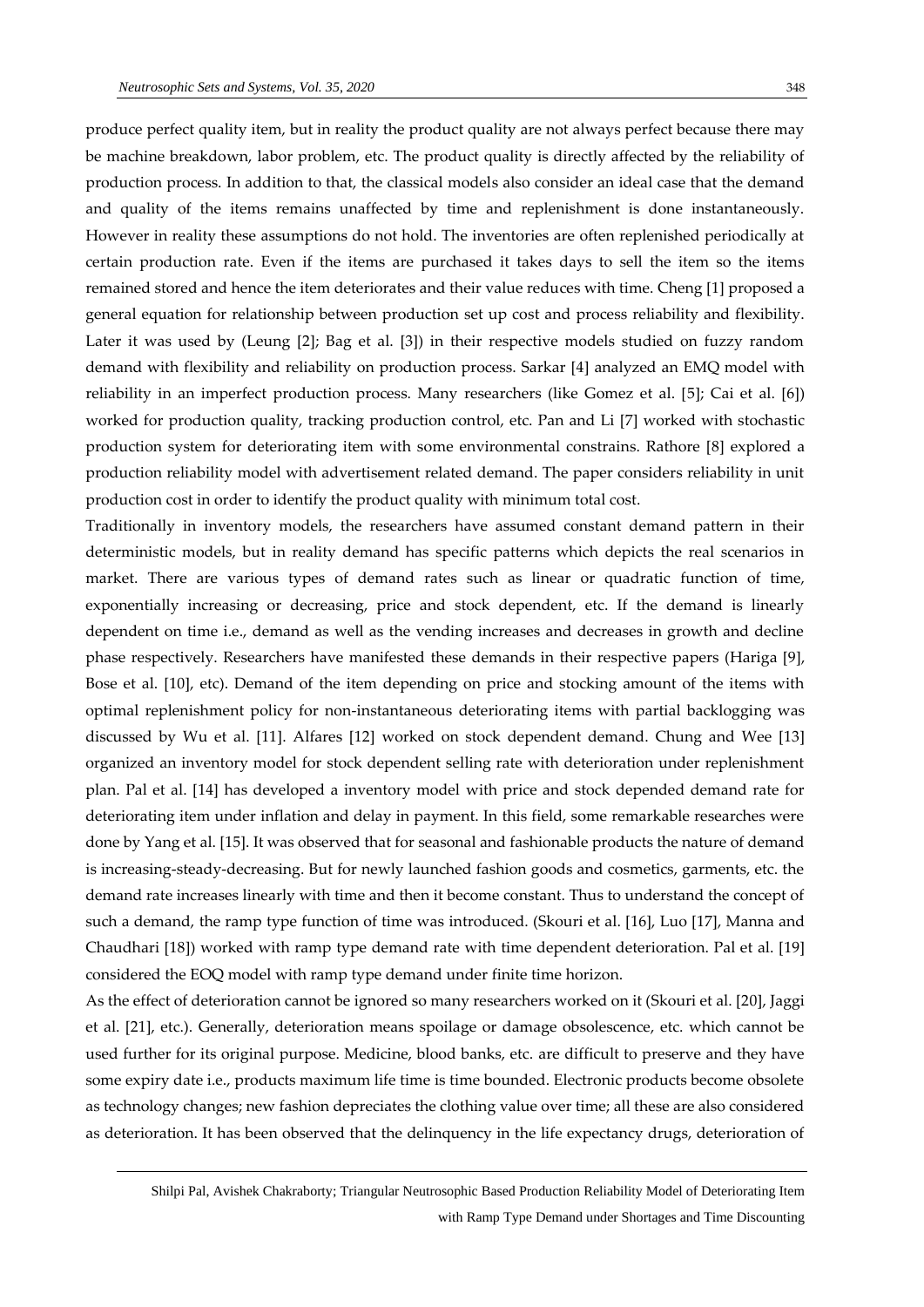roasted ground coffee, corn seeds, frozen food, pasteurized milk, refrigerated meat, ice creams, and leakage failure of the batteries can be expressed in terms of Weibull's distribution. Wu [22] presented an inventory model with ramp type demand and Weibull's distribution deterioration under partial backlogging. Many researcher such as Skouri et al. [23], Sharma and Chaudhury [24], etc. worked with this type of deterioration. Mandal [25] discussed an inventory model with Weibull's distributed deterioration with ramp type demand rate. A common characteristic in most of these models are that they does not allows shortages. Widyadana et al. [26] developed an EOQ model for deteriorating items with planned backorder level. Wee et al. al. [27] worked with shortages and finite time horizon for deteriorating items. Yang [28] developed an inventory model with deterioration as three parameter Weibull's distribution in two ware house system. Recently Pal and Chakraborty [29] have worked on non- instantaneous deteriorating items under shortage, Rahaman et al. [30] worked on arbitrary ordered generalized EPQ model with and without deterioration. In this paper shortages is also considered where the part of the unsatisfied demand are backordered and part of the sales are lost.

As the amount of the money available at the present time is worth more than that of the same amount in the future due to its potential earning capacity. So it is necessary to consider the effect of time value of money in today's inventory where forecasting is required. To consider the effect of time value of money, a finite time horizon for planning the replenishment cycle is considered. From the last few decades we have observed that the economic situation of most countries has changes so it would be unrealistic to ignore the effect of time value of money. Hariga [31] developed the effect of inflation and time value of money for time dependent demand. Hou [32] considered a model for deteriorating items and stock-dependent demand rate with shortages and time discounting. Dash et al. [33] worked on EPQ model for declined quadratic demand with time value of money and shortages. Thus the paper considers time value of money specially when investment and forecasting are considered.

In this current century, vagueness theory plays a crucial role in different Öeld of mathematical modeling and engineering problems. The theory of impreciseness was first invented by Zadeh [34]. Difference between crisp set and fuzzy set is shown briefly in this article by considering membership gradation and its formulation. Demonstration of triangular [35], trapezoidal [36], pentagonal [37] fuzzy number has already been developed by the researchers. In 1983 and later in 1986 Attasonov [38, 39] manifested a remarkable idea of intuitionistic fuzzy set where membership and non-membership functions are both considered together. Further, triangular intuitionistic [40, 41], trapezoidal intuitionistic [42] number has been introduced in this intuitionistic fuzzy research arena. After that, in 1998 Smarandache [43] established an amazing concept of neutrosophic fuzzy set where three disjunctive kinds of membership functions has been considered namely i) truthness ii) falseness iii) indeterminacy. Due to the presence of hesitation factor in fuzzy arena, neutrosophic number becomes more logical and scientific significance in research work. In this current era, researchers from different arena are focusing on neutrosophic concept and developed lots of interesting articles in this domain. Illustration of triangular, trapezoidal neutrosophic number has been introduced day by day and recently in 2018 Chakraborty et.al [44, 45] classifies different form of triangular and trapezoidal neutrosophic number and de-neutrosophication technique for crispification. Further, bipolarization of triangular bipolar number has been developed by

Shilpi Pal, Avishek Chakraborty; Triangular Neutrosophic Based Production Reliability Model of Deteriorating Item with Ramp Type Demand under Shortages and Time Discounting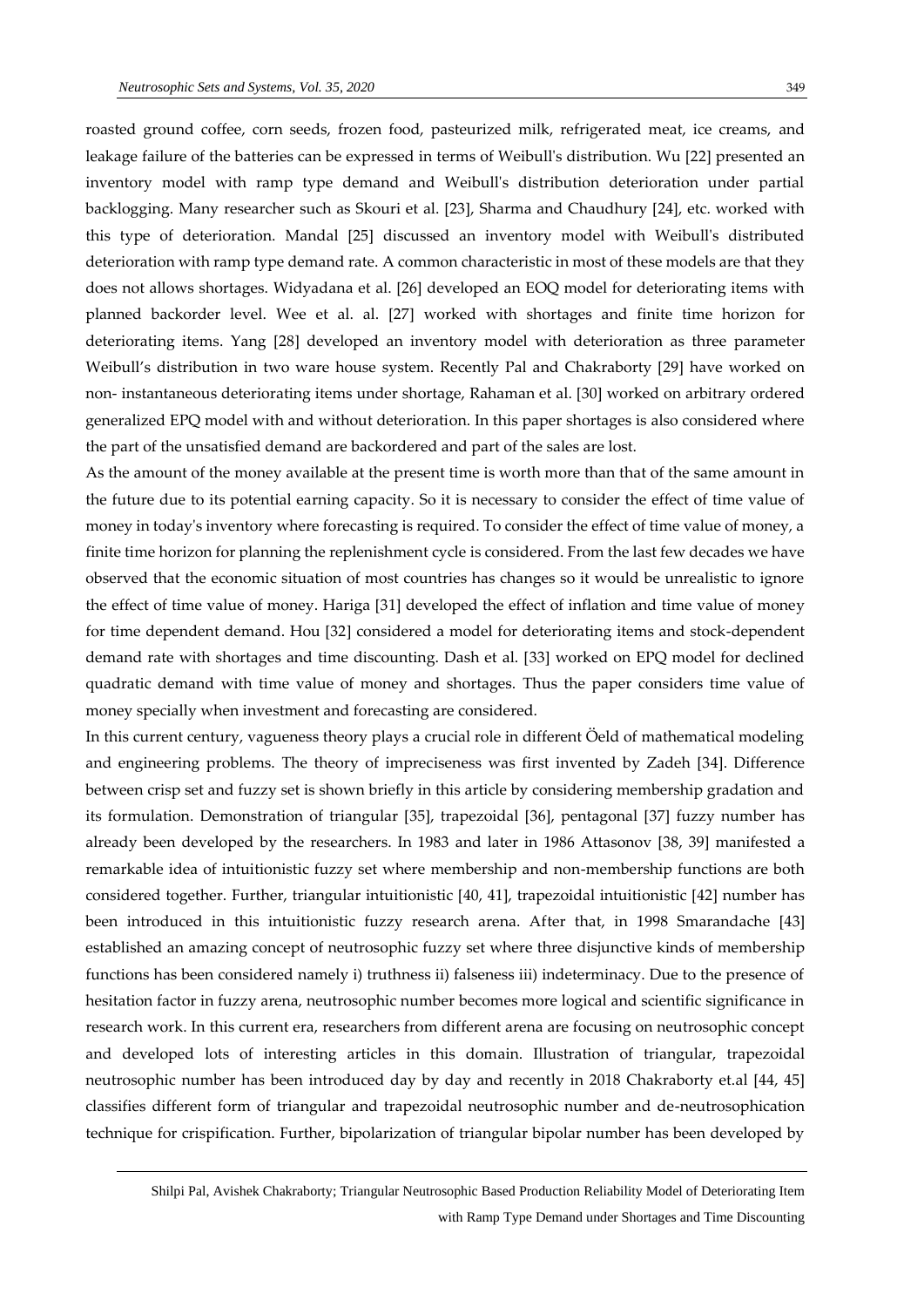Chakraborty et.al [46] and also Maity et.al [47] manifested the concept of heptagonal dense fuzzy number related EOQ based model in 2018. Recently, Mullai [48] introduced EOQ model in neutrosophic domain and Mondal et.al [49] manifested optimization of EOQ Model with limited storage capacity by neutrosophic Geometric Programming application. Also, Majumdar et.al [50] focused on EPQ Model of deteriorating Items under partial trade credit financing and demand declining market in neutrosophic environment. Some useful articles [51-58] are also developed by the researchers in the neutrosophic arena recently. As developments goes on, some researchers [59-62] have extended the idea of neutrosophic set into plithogenic set and applied it in MCDM, MADM and optimization technique supply chain based model. Currently, several researchers from distinct fields focused on triangular neutrosophic number related to operation research models. As uncertainty prevails in various parameters such as inflation, holding cost, purchase cost so we have developed an EPQ under ramp type demand and considered the hesitation in those parameters by considering those parameter as neutrosophic number. Finally we compare the model in crisp and neutrosophic domain and observe that the model works better in neutrosophic arena.

Previously the researchers have worked on ramp type demand with two parameter Weibull's distribution as deterioration. But in this paper we have considered ramp type demand with three parameter Weibull's distribution. In addition the model assumes that the product qualities are never perfect and it is the function of reliability of the production process so the production of items depend on the reliability of the items i.e., if the items are highly reliable then there is more demand in the market and hence its production should be more in order to fulfill the demand. In this model we also have considered finite planning horizon to observe the effect of time value of money under shortage. The shortage items are partially backlogged or partially lost in sales, which cannot be ignored. Also under this complicated scenario no work has been done by considering holding cost, purchase cost and inflation as triangular neutrosophic number.

The rest of the paper is organized as follows: In section 2 we have presented some assumptions and notations and some definition of neutrosophic number that we have used in this paper. In this section we have defined few terminologies related to triangular neutrosophic number and also have formulated the model. In section 3 we have analyzed and optimized of the model. In Section 4 we have discussed the de-neutrosophication of the triangular neutrosophic number. In section 5 we present the numerical example and its mathematical analysis which is shown graphically. It is observed that the model works better in neutrosophic domain. In section 6 we present sensitivity analysis of some parameters. Finally in section 7 a concluding remark is stated along with its future extension.

#### **2. Mathematical formulation of the inventory model**

In this model we have considered ramp type demand with deterioration as three parameter Weibull distributions, shortages, lost in sales under the influence of time discounting in finite planning horizon. The finite time horizon has been considered to evaluate the effect of inflation on the total cost for a finite period. The paper also considered reliability in production of items. The proposed model is graphically shown in figure-1.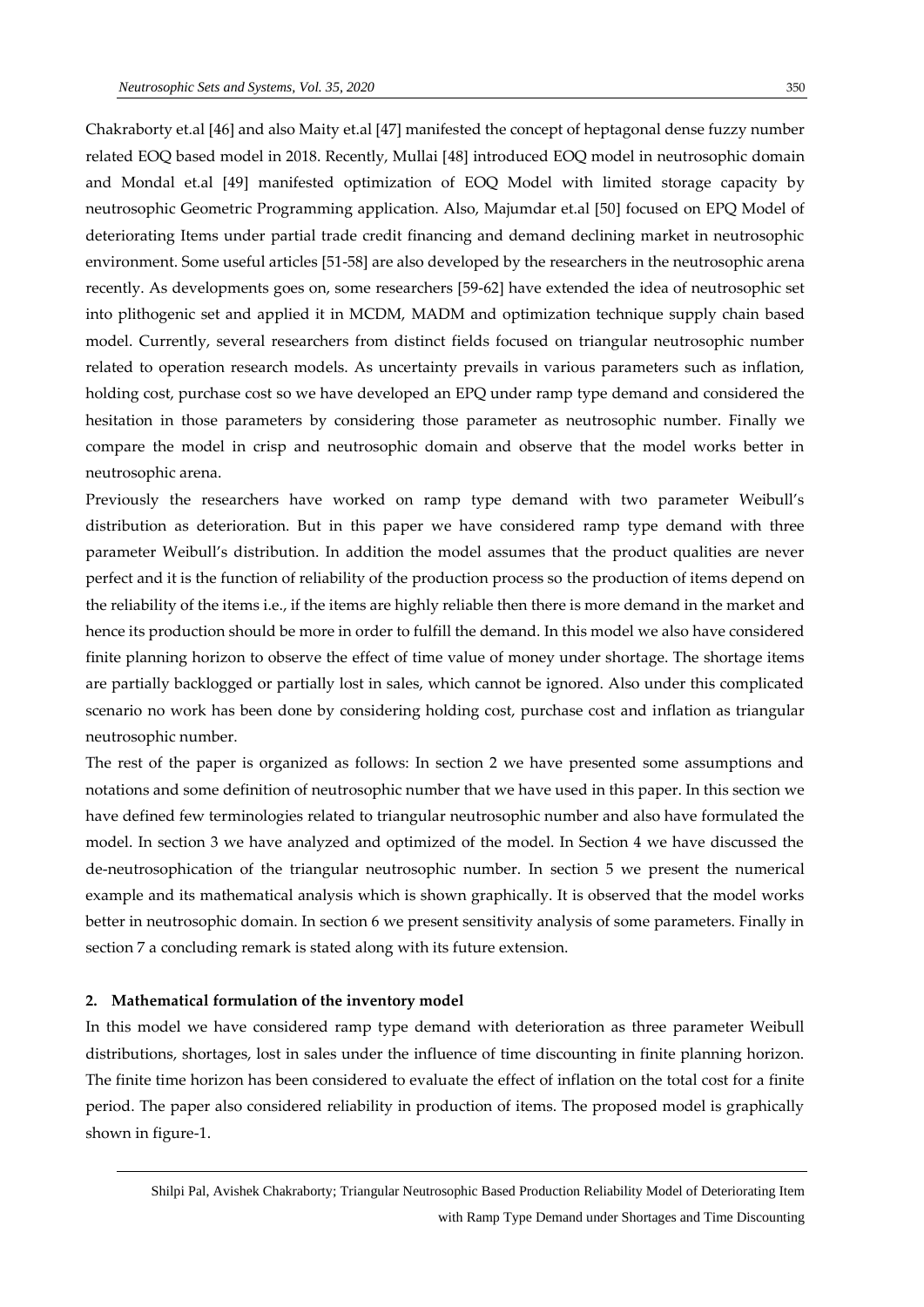

The production process starts from t=0 and ends t=t1. The production has occurred along with the demand in the market and at t=t<sub>1</sub> the inventory level is maximum,  $Q_m$ . From t=t<sub>1</sub> to t=t<sub>2</sub> the inventory level decreases and at time  $t=t<sub>2</sub>$ , the inventory level reaches zero. Now during  $[t<sub>2</sub>,t<sub>3</sub>]$  the model undergoes shortage with partial backlog and partial lost in sales. Only the backlogged items are replaced by the next replenishment. During [t3,T<sub>1</sub>] production resumes to overcome the shortage (i.e., for backlogged items). Thus the total number of backlogged items is replaced in the next replenishment and the cycle repeats.

# **Notations**

The notations used in this paper are as follows:

- G Demand rate,
- P Production rate,
- p Unit production cost,
- ρ(t) Time distribution for deterioration of the item,
- k Discount rate,
- h Inventory carrying cost per unit item per unit time,
- d Deterioration cost per unit per unit time,
- S Set-up cost for one replenishment cycle.
- c1 Purchase cost per unit item,
- c2 Shortage cost,
- c3 Penalty cost of a lost sale including loss of profit,
- r Production process reliability (a decision variable)
- B Fraction of backorder (0<B≤1),
- T Replenishment cycle,
- H Finite Planning horizon,
- m No. of replenishment during the planning horizon i.e., m=(H/T),
- T<sub>j</sub> Time between start and end of j<sup>th</sup> replenishment cycle i.e., T<sub>0</sub>=0,T<sub>1</sub>=T,T<sub>2</sub>=2T,....,T<sub>m</sub>=mT=H,
- $Q_m$  Maximum quantity of inventory,
- Qs Maximum quantity of inventory after shortage.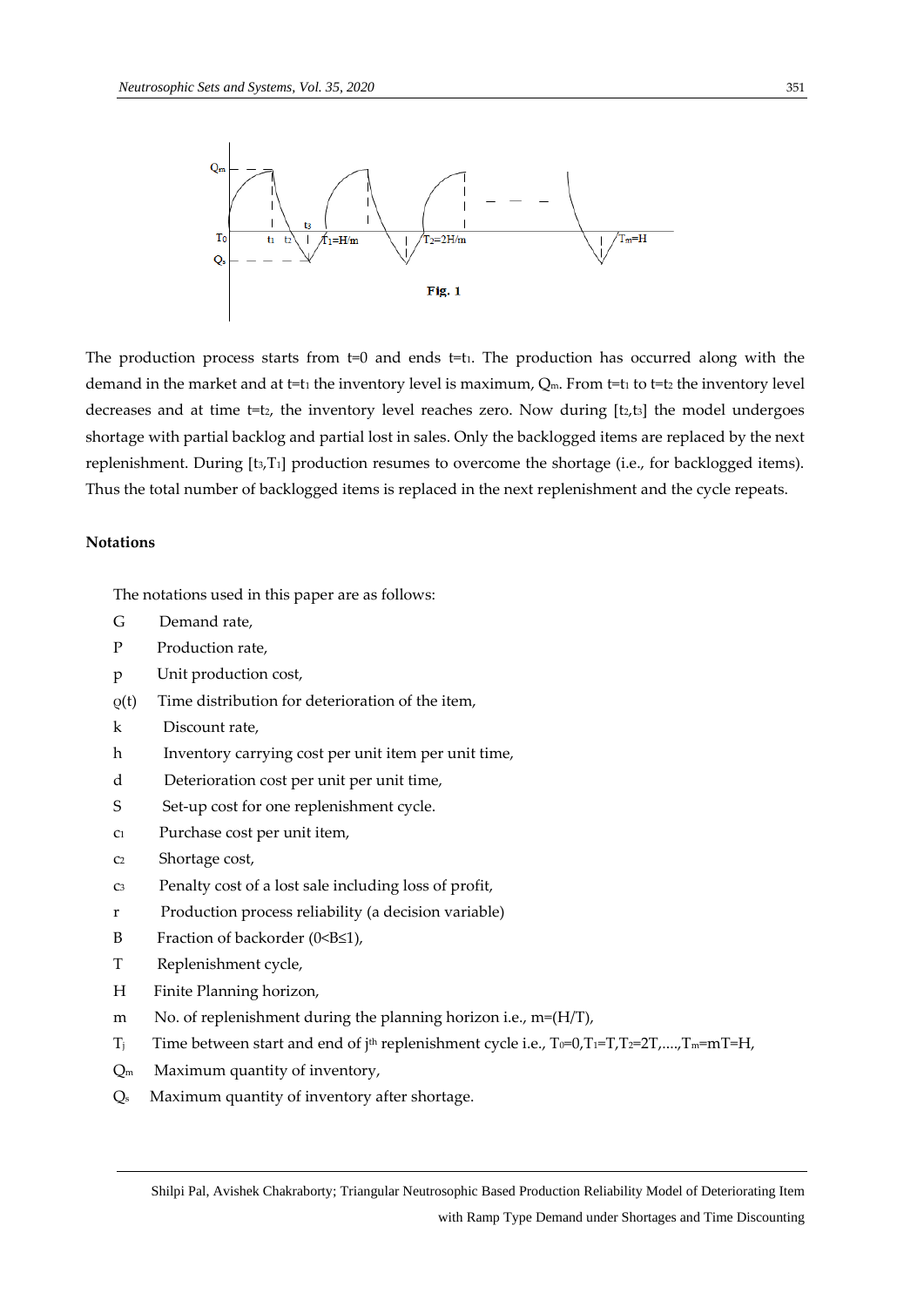#### **Assumptions**

The assumptions which are considered in this model are as follows.

1. A ramp type demand rate G=f(t) is a function of time  $f(t) = R[t - (t - \mu)H(t - \mu)]$ ,  $R > 0$  and  $H(t)$ 

is a Heaviside function  $H(t - \mu) = \begin{cases} 1 & \text{if } t \geq \mu \\ 0 & \text{if } t < \mu \end{cases}$ 0 if  $t < \mu$ 

2. A function of three parameter Weibull's distribution of time is used to represent deterioration of the item is  $\rho(t) = \alpha \beta (t - \gamma)^{\beta - 1}$ ,  $0 < \alpha < 1$ ,  $\beta \ge 1$ ,  $-\infty < \gamma < \infty$  actually in this model  $T_j < \gamma < T_{j+1}$ ,  $i =$ 0,1,2,..., m, where  $\alpha$  (0 <  $\alpha$  < 1) is a scaling parameter,  $\beta$  is the shape parameter and  $\gamma$  is the location parameter i.e., items shelf-time and t is the time of deterioration.

- 3. Deterioration begins as it reaches the inventory.
- 4. One item is considered in the prescribed time cycle.
- 5. Demand during shortage is partially lost and partially backordered.
- 6. Time discounting effect is considered under finite time horizon.
- 7 Production rate is greater than demand rate so  $P=\sigma f(t)$  is the production rate where  $\sigma > 1$ .
- 8. μ is less than production time.

 9. The unit production cost is inversely proportional to the demand rate (G) and directly proportional to production reliability (r), so the unit production cost is  $p = aG^{-b}r^c$ , where  $b(>1)$  is called price elasticity and  $a, c$  ( $>0$ ) are scaling parameters.

 10. The reliability r means, r% of all the item produced are of acceptable quality that can fulfill the demand.

Few assumptions taken above are the basic assumption used in classical inventory model for deteriorating item with shortages. The first assumption states that the demand rate linearly increases with time when t<μ and then become steady i.e., constant at and after t≥μ. We can see this type of demand in newly launched items like fashionable products, electronic items, etc. The demand increases with time during the initial stage i.e.,  $[0,\mu]$ . After some time the demand become constant, this continues for some period i.e., in the time interval  $[\mu, T_1]$ . Then the cycle ends. Again the next cycle starts with another new brand item and it will follow the same pattern of demand and production i.e., increasing and then steady and then stops. The finite time horizon has been considered to evaluate the effect of the time value of money on the total cost. Thus to understand the concept of value of future money in present date (which actually decreases due to time discounting rate) we need to consider a finite time horizon where its effect will be observed. The last assumption is mainly based on the unit variable production which is dependent on demand and process reliability. When the demand of an item increases then the production/purchase cost per unit item decreases and hence the unit production cost reduces which is inversely proportional to demand. Again the reliability of the produced items increases by using high quality raw material, technologically advanced machinery, quality control inspections, etc. Thus to produce high reliable product the production cost per unit item increases.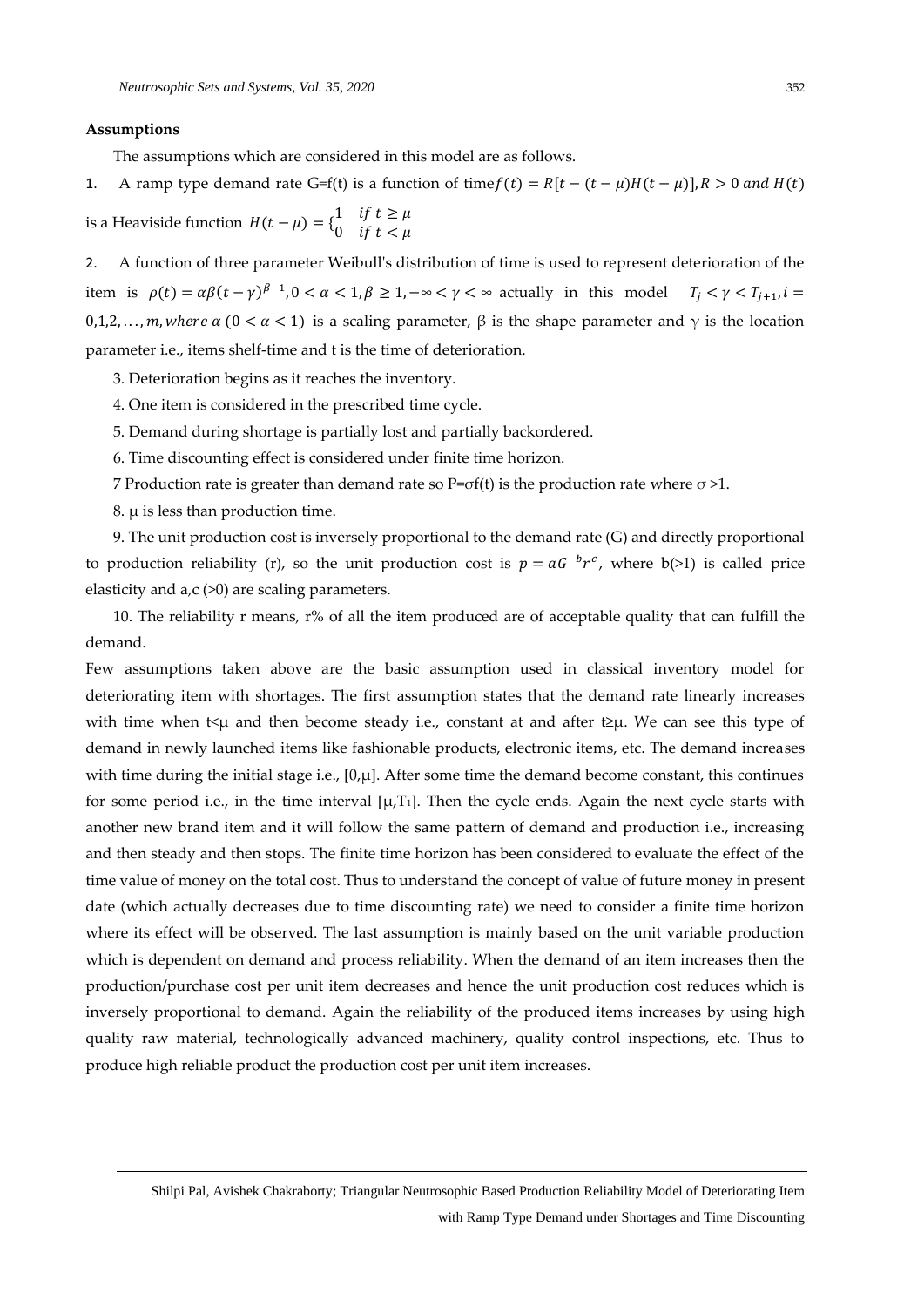## **3. Neutrosophic number and its De-neutrosophication technique**

*Definition 3.1* (Neutrosophic Set [5]) A set  $\tilde{S}$  in the universal discourse X, it is said to be a neutrosophic set if  $\tilde{S} = \{(x; [\pi_{\tilde{S}}(x), \theta_{\tilde{S}}(x), \eta_{\tilde{S}}(x)]): x \in X\}$ , where  $\pi_{\tilde{S}}(x): X \to ]-0,1+$  [is called the truth membership function,  $\theta_{\tilde{S}}(x): X \to ]-0,1+$  [ is called the hesitation membership function, and  $\eta_{\tilde{S}}(x): X \to ]-0,1+$  [ is called the false membership function of the decision maker, where  $\pi_{\xi}(x)$ ,  $\theta_{\xi}(x)$ ,  $\eta_{\xi}(x)$  satisfies the following condition:  $0 \leq Sup{\lbrace \pi_{\tilde{S}}(x) \rbrace} + Sup{\lbrace \theta_{\tilde{S}}(x) \rbrace} + Sup{\lbrace \eta_{\tilde{S}}(x) \rbrace} \leq 3.$ 

*Definition 3.2* (Single-Valued Neutrosophic Set) A Neutrosophic set  $\tilde{S}$  in the above definition 2.1 is also known as single-Valued Neutrosophic Set *sig(*̃*)* if x is a single-valued independent variable.  $sig(\tilde{S}) = \{ \langle x; [\pi_{sig(\tilde{S})}(x), \theta_{sig(\tilde{S})}(x), \eta_{sig(\tilde{S})}(x)] \rangle : x \in X \},$  where  $\pi_{sig(\tilde{S})}(x), \theta_{sig(\tilde{S})}(x), \eta_{sig(\tilde{S})}(x)$  represent the concept of truth, hesitation and falsity memberships function respectively.

*Definition 3.2.1:* (Neutro-normal) Let us consider three points, for which p,q,r for which,  $\pi_{\text{sia}(\bar{S})}(p) = 1$ ,  $\theta_{sig(\tilde{S})}(q) = 1, \eta_{sig(\tilde{S})}(r) = 1$  then the  $sig(\tilde{S})$  is defined as neutro-normal.

*Definition 3.2.2:* (Neutro-convex) A  $sig(\tilde{S})$  is called neutro-convex if the following condition holds:

 $(i)\pi_{\text{sia}(\tilde{S})}(\lambda \alpha + (1 - \lambda)\beta) \geq \min(\pi_{\text{sia}(\tilde{S})}(\alpha), \pi_{\text{sia}(\tilde{S})}(\beta))$  $(ii)\theta_{\text{siq}(\tilde{S})}(\lambda \alpha + (1 - \lambda)\beta) \geq \min(\theta_{\text{sig}(\tilde{S})}(\alpha), \theta_{\text{sig}(\tilde{S})}(\beta)),$  $(iii)\eta_{\text{sig}(\tilde{S})}(\lambda \alpha + (1 - \lambda)\beta) \geq min(\eta_{\text{sig}(\tilde{S})}(\alpha), \eta_{\text{sig}(\tilde{S})}(\beta))$ 

where  $\alpha, \beta \in R$ , and  $\lambda \in [0,1]$ 

*Definition 3.3* (Triangular Single Valued Neutrosophic Number) A triangular Single Valued Neutrosophic Number (*Š*) is defined as *Š* = < (*m*<sub>1</sub>, *m*<sub>2</sub>, *m*<sub>3</sub>: μ), (*n*<sub>1</sub>, *n*<sub>2</sub>, *n*<sub>3</sub>: θ), (*p*<sub>1</sub>, *p*<sub>2</sub>, *p*<sub>3</sub>: ζ) >, *where* μ, θ, ζ ∈ [0,1]. Here the truth membership function $\pi_{\tilde{S}}: R \to [0, \mu]$ , the hesitation membership function  $\theta_{\tilde{S}}: R \to [8, 1]$  and the falsity membership function  $\eta_{\tilde{S}}: \mathsf{R} \to [\zeta,1]$  are defined as follows:

$$
\pi_{\tilde{S}}(x) = \begin{cases}\n\delta_{\tilde{S}l}(x), & m_1 \leq x < m_2 \\
\mu, & x = m_2 \\
\delta_{\tilde{S}r}(x), & m_2 < x \leq m_3 \\
0, & \text{otherwise}\n\end{cases} \quad \theta_{\tilde{S}(x)} = \begin{cases}\n\varepsilon_{\tilde{S}l}(x), & n_1 \leq x < n_2 \\
\vartheta, & x = n_2 \\
\varepsilon_{\tilde{S}r}(x), & n_2 < x \leq n_3 \\
1, & \text{otherwise}\n\end{cases} \quad \eta_{\tilde{S}}(x) = \begin{cases}\n\iota_{\tilde{S}l}(x), & p_1 \leq x < p_2 \\
\vartheta, & x = p_2 \\
\iota_{\tilde{S}r}(x), & p_2 < x \leq p_3 \\
1, & \text{otherwise}\n\end{cases}
$$

*De-neutrosophication of triangular single valued neutrosophic number:* In this model we have applied removal area technique to evaluate the de-neutrosophication value of triangular single valued neutrosophic number

 $\tilde{S}$  =<  $(m_1, m_2, m_3; \mu)$ ,  $(n_1, n_2, n_3; \vartheta)$ ,  $(p_1, p_2, p_3; \zeta)$  > as done by (Chakraborty, et. al.). The de-neutrosophic form of *Š* is given as  $neuD_{\tilde{S}} = \left(\frac{m_1 + 2m_2 + m_3 + n_1 + 2n_2 + n_3 + p_1 + 2p_2 + p_3}{12}\right)$ 

#### **4. Proposed model**

Thus the inventory level for the proposed model at any time t over [0,T] is described mathematically by the following equations:

Shilpi Pal, Avishek Chakraborty; Triangular Neutrosophic Based Production Reliability Model of Deteriorating Item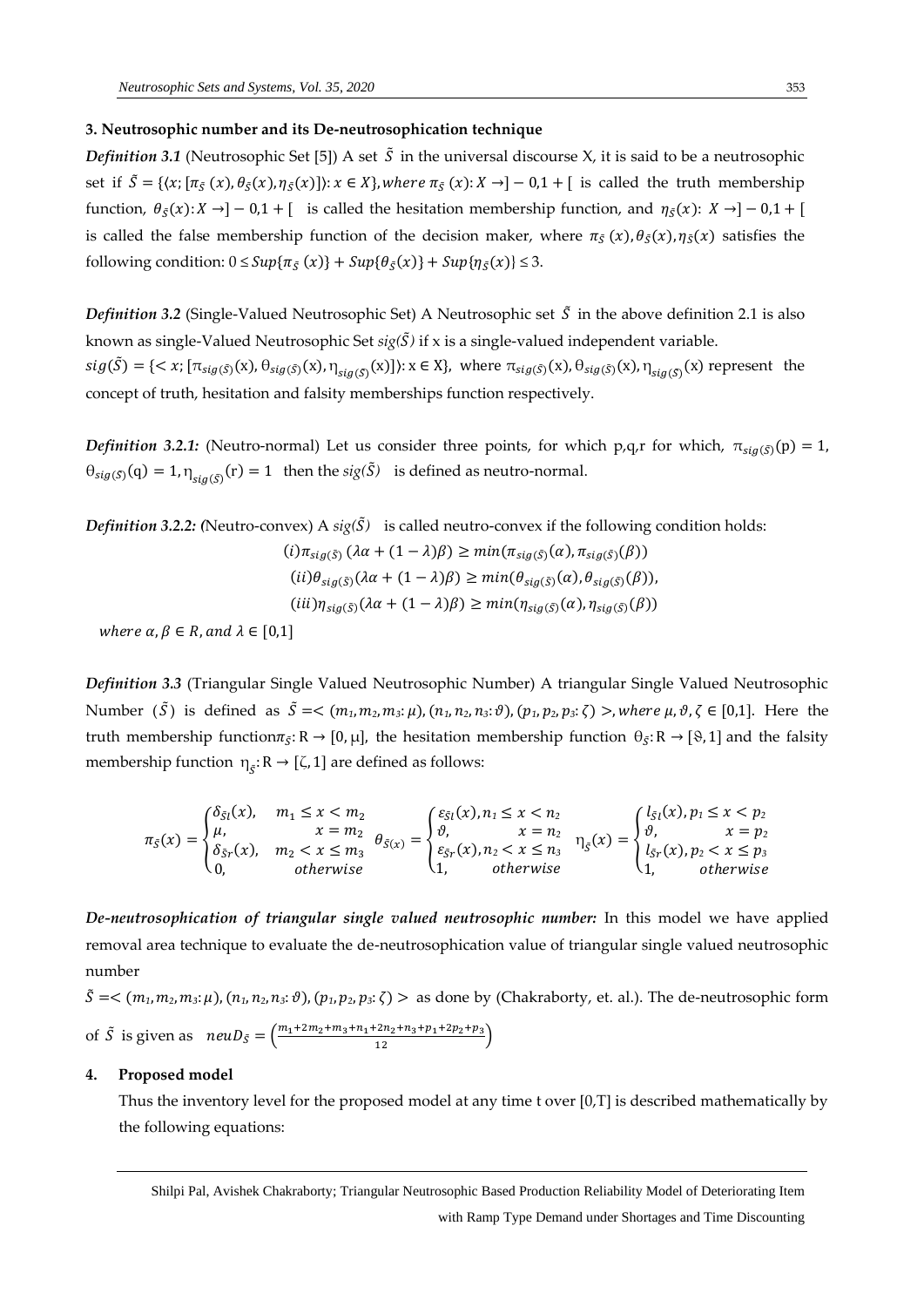$$
\frac{dQ(t)}{dt} + \rho(t)Q(t) = rP - G = (r\sigma - 1)Rt, \quad 0 \le t \le \mu
$$
\n(1)

$$
\frac{dQ(t)}{dt} + \rho(t)Q(t) = (r\sigma - 1)R\mu, \qquad \mu \le t \le t_1
$$
\n(2)

$$
\frac{dQ(t)}{dt} + \rho(t)Q(t) = -G = -R\mu, \qquad t_1 \le t \le t_2 \tag{3}
$$

$$
\frac{dQ(t)}{dt} = -BG = -BR\mu, \qquad t_2 \le t \le t_3 \tag{4}
$$

$$
\frac{dQ(t)}{dt} = rP - G = rK - R\mu = (r\sigma - 1)R\mu, t_3 \le t \le T_1
$$
\n<sup>(5)</sup>

with boundary conditions

$$
Q(0) = 0, Q(\mu) = I, Q(t_1) = Q_m, Q(t_2) = 0, Q(t_3) = -Q_s \text{ and } Q(T_1) = 0,
$$
  
where  $I = (r\sigma - 1)R\left[\left(\frac{\mu^2}{2}\right) + \left(\frac{\alpha\gamma}{\beta + 1}\right)(\mu - \gamma)^{\beta + 1} + \left(\frac{\alpha}{\beta + 2}\right)(\mu - \gamma)^{\beta + 2} + \frac{(-1)^{\beta}\gamma^{\beta + 2}}{(\beta + 1)(\beta + 2)}\right]$ 

#### **4.1 Mathematical Analysis of the proposed model**

From the above differential equations [1, 2, 3, 4, 5] and using the assumptions and the boundary conditions we obtain the inventory level of the proposed inventory model as follows:

$$
Q(t) = (r\sigma - 1)R\left[\left(\frac{t^2}{2}\right) - \left(\frac{\alpha t^2}{2}\right)(t - \gamma)^{\beta} + \left(\frac{\alpha \gamma}{\beta + 1}\right)(t - \gamma)^{\beta + 1} + \left(\frac{\alpha}{\beta + 2}\right)(t - \gamma)^{\beta + 2} + \left(\frac{(-1)^{\{\beta\}\gamma^{\beta + 2}}}{(\beta + 1)(\beta + 2)}\right)\right]
$$

$$
Q(t) = (r\sigma - 1)R[t\mu - \left(\frac{\mu^2}{2}\right) + \mu\alpha(t - \gamma)\beta \left(\left(\frac{t - \gamma}{\beta + 1}\right) - t + \left(\frac{\mu}{2}\right)\right) - \left(\frac{\alpha}{(\beta + 1)(\beta + 2)}\right)\left\{(\mu - \gamma)\beta + 2 - (-1)^{\beta}\gamma^{\beta + 2}\right\}\right]
$$
(6)

$$
Q(t) = R\mu[t_1 - t + \left(\frac{\alpha}{\beta + 1}\right) \left\{ (t_1 - \gamma)^{\beta + 1} - (t - \gamma)^{\beta + 1} \right\} + \alpha(t - t_1)(t - \gamma)^{\beta} + Q_m(1 - \alpha(t - \gamma)^{\beta} + \alpha(t_1 - \gamma)^{\beta}), t_1 \le t \le t_2
$$
 (7)

$$
Q(t) = -BR\mu(t - t_2), \quad t_2 \le t \le t_3 \tag{8}
$$

$$
Q(t) = (r\sigma - 1)R\mu(t - t_3) - Q_s, \quad t_3 \le t \le T_1
$$
\n(9)

Now using  $Q(t_2)=0$  and eq.(6) we get the maximum amount inventory  $Q_m$ ,

$$
Q_m = R\mu[t_2 - t_1 + \left(\frac{\alpha}{\beta + 1}\right)(t_2 - \gamma)^{\beta + 1} - \alpha(t_1 - \gamma)^{\beta}\left(\frac{t^1 - \gamma}{\beta + 1}\right) + t_2 - t_1)]\tag{10}
$$

Now using eq.(8), eq.(9) and the relation  $Q(t_3) = Q_s$  we get the maximum shortages in the inventory level,  $Q_s = BR\mu(t_3 - t_2)$  (11)

Inventory carrying cost or holding cost:

$$
HC = h \left[ \int\limits_{0}^{\mu} Q(t)dt + \int\limits_{\mu}^{t_1} Q(t)dt + \int\limits_{t_1}^{t_2} Q(t)dt \right]
$$

$$
= h[(r\sigma - 1)R\{\left(\frac{\mu^{4}}{6}\right) - \left(\frac{\alpha\beta\mu(\mu - \gamma)^{\beta+3}}{2(\beta+2)(\beta+3)}\right)\left(\left(\frac{\gamma(\beta+5)}{\beta+1}\right) + \mu + \left(\frac{((-1)^{\beta}\alpha\mu\gamma^{\beta+2})}{(\beta+1)(\beta+2)}\right)\left(\mu - \left(\frac{\gamma}{\beta+3}\right)\right) + \left(\frac{\alpha\mu\gamma^{2}(\mu - \gamma)^{\beta+1}}{2(\beta+1)}\right) + \left(\frac{\mu t_{1}}{2}\right)(t_{1} - \mu) - \left(\frac{\alpha\beta\mu(t_{1} - \gamma)^{\beta+2}}{(\beta+1)(\beta+2)}\right) + R\mu\left\{-\left(\frac{(t_{2} - t_{1})^{2}}{2}\right)\left(\mu - \left(\frac{\beta\mu(\gamma)}{2}\right)\right)\left(\mu - \left(\frac{\beta\mu(\gamma)}{2}\right)\right)\right\}
$$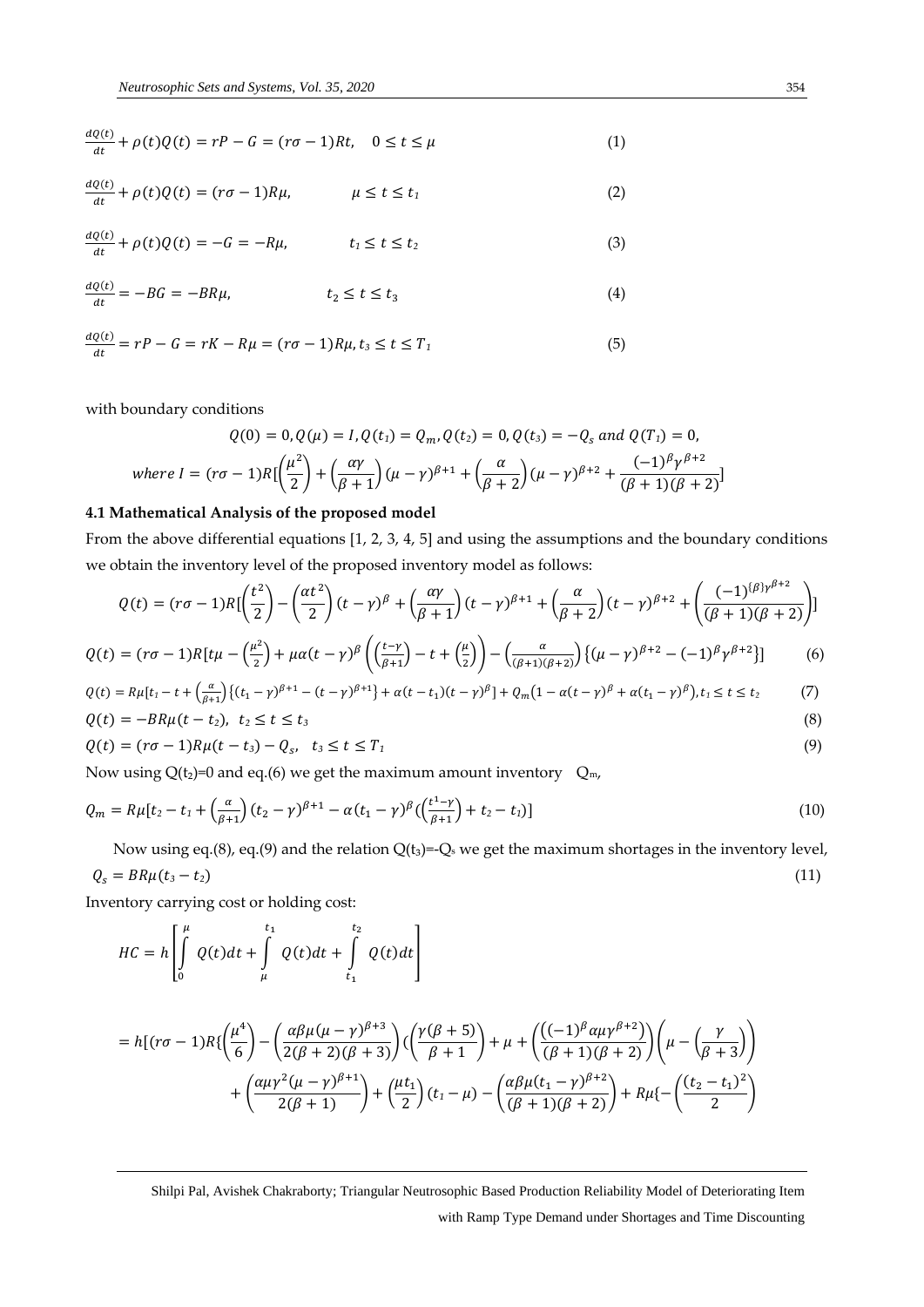$$
+\left(\frac{\alpha\mu\left(\frac{\mu}{2}-\gamma\right)}{\beta+1}\right)\left[(t_{1}-\gamma)^{\beta+1}-(\mu-\gamma)^{\beta+1}\right]+\left(\frac{(\alpha(\mu-\gamma)^{\beta+2})}{\beta+2}\right)\left(\mu-\left(\frac{t_{1}}{\beta+1}\right)\right)+\left(\frac{(-1)^{\beta}\alpha\gamma^{(\beta+2)}}{(\beta+1)(\beta+2)}\right)(t_{1}-\mu)+\left(\frac{\alpha(t_{1}-\gamma)(t_{2}-\gamma)}{\beta+1}\right)\left[(t_{1}-\gamma)^{\beta}-(t_{2}-\gamma)^{\beta}\right]+Q_{m}\left(t_{2}-t_{1}-\left(\frac{\alpha(t_{2}-\gamma)^{\beta+1}}{\beta+1}\right)+\alpha(t_{1}-\gamma)^{\beta}\left(\left(\frac{t_{1}-\gamma}{\beta+1}\right)-t_{2}-t_{1}\right)\right)\right]\tag{12}
$$

*Production cost:* The unit production cost depends on demand and process reliability. When the demand of an item increases then the production/purchase cost of the item decreases hence the unit production cost reduces i.e., production / purchase cost varies inversely with demand. The process reliability level r means only r% of the produced items is of acceptable quality which can be used to meet demand.

The unit production cost  $p = aD^{-b}r^c$  where  $a, b, c > 0$  and  $b \neq 2$ .

The cost of production in [t, t + dt] is Kpdt =  $\sigma D$ .  $aD^{-b}r^c dt = \left(\frac{\sigma a r^c}{R^{b-1}}\right)$  $\frac{\partial u}{\partial b-1}$  dt.

Since the production occurs  $[0,t_1]$  and  $[t_3,T_1]$  so the production cost (PDC) is given as follows.

Production cost (PDC) = 
$$
\int_0^{\mu} \left( \frac{\sigma a r^c}{D^{b-1}} \right) dt + \int_{\mu}^{t_1} \left( \frac{\sigma a r^c}{D^{b-1}} \right) dt + \int_{t_3}^{T_1} \left( \frac{\sigma a r^c}{D^{b-1}} \right) dt
$$

$$
= \sigma ar^{c} \left[\int_{0}^{\mu} (Rt)^{1-b} dt + \int_{\mu}^{t_{1}} (R\mu)^{1-b} dt + \int_{t_{3}}^{T_{1}} (R\mu)^{1-b} dt\right]
$$
  

$$
= \left(\frac{\sigma ar^{c} R^{1-b}}{2-b}\right) \left[(b-1)\mu^{2-b} + (2-b)\mu^{1-b} (t_{1} + T_{1} - t_{3})\right], b \neq 2
$$
 (13)

*Deterioration cost:* The total no. of deteriorated items in  $[0,T_1]$  is same as deterioration in  $[0,t_2]$  as there is no deterioration of items during the period  $[t_2,T_1]$ .

 $D_1$ =Total no. of deteriorated items in [0,t<sub>2</sub>]

 $=r\times$ Production in [0,µ]+r×Production in [µ,t<sub>1</sub>]-Demand in [0,µ]-Demand in [µ,t<sub>2</sub>]

$$
= r\sigma \int_{0}^{\mu} Rt dt + r\sigma \int_{\mu}^{t_1} R\mu dt - \int_{0}^{\mu} Rt dt - \int_{\mu}^{t_2} R\mu dt
$$

$$
= \left(\frac{1}{2}\right) Rr\mu\sigma (2t_1 - \mu) - \left(\frac{1}{2}\right) R\mu (2t_2 - \mu)
$$

∴ *Deterioration cost*  $(DC) = (dD_1) = \left(\frac{R\mu d}{2}\right)^2$  $\frac{\mu u}{2}$  $(r\sigma(2t_1 - \mu) - (2t_2 - \mu))$  (14)

*Purchase cost:* Since there is shortages in our model so the producer has to purchase raw material not only during  $[0,t_1]$  but also in  $[t_3, T_1]$ . So we have to calculate purchase cost during the above two period.

$$
PC = c_1 \sigma \left( \int_0^{\mu} Rt dt + r \sigma \int_{\mu}^{t_1} R \mu dt + \int_{t_3}^{T_1} R \mu dt \right) = c_1 \sigma R \mu (t_1 + T_1 - t_3 - \left( \frac{\mu}{2} \right))
$$
(15)

*Shortage cost:* Since the model undergoes shortages so we observe shortages during [t<sub>2</sub>, T<sub>1</sub>].

$$
SC = c_2 \int_{t_2}^{t_3} -Q(t)dt + c_2 \int_{t_3}^{T_1} -Q(t)dt = \left(\frac{c^2 R \mu}{2}\right)[B(t_3 - t_2)^2 + (r\sigma - 1)(T_1 - t_3)^2] \tag{16}
$$

Lost cost: Due to urgency of demand the consumer opt to another shop so there is a chance for loss in sale during the shortages period  $[t<sub>2</sub>, t<sub>3</sub>]$ . Thus the lost cost for one replenishment interval is (LC).

$$
LC = c_3(1 - B) \int_{t_2}^{t_3} R\mu dt = c_3(1 - B)R\mu(t_3 - t_2)
$$
\n(17)

Shilpi Pal, Avishek Chakraborty; Triangular Neutrosophic Based Production Reliability Model of Deteriorating Item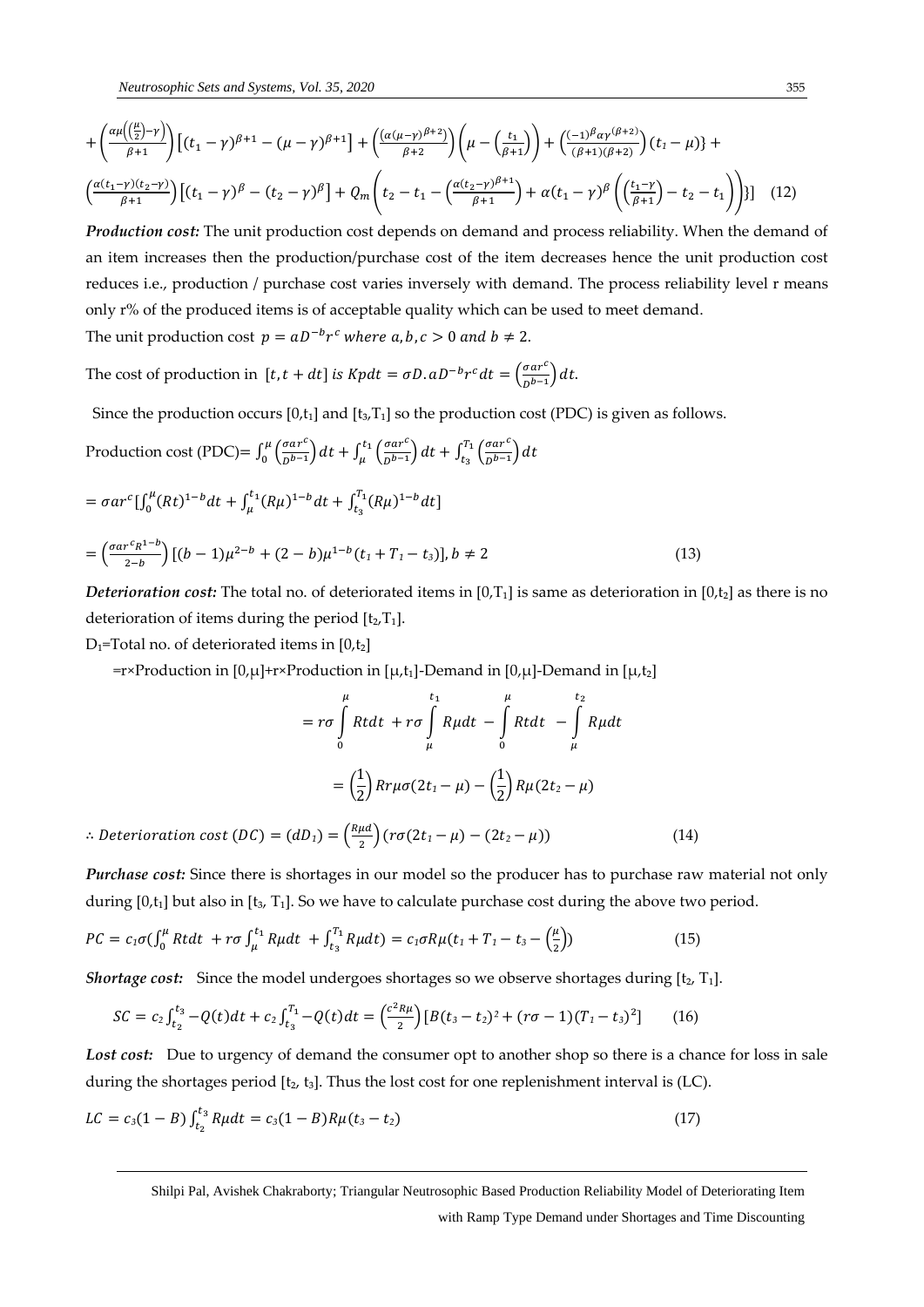The present value of *total cost* is (TC):

$$
TC = (DC + PC + HC + LC + PDC + SC) \sum_{i=1}^{m} e^{-(i-1)kT} \approx (DC + PC + LC + SC + PDC + HC) \left(\frac{1 - e^{-kmT}}{1 - e^{-kT}}\right)
$$
  
=  $R\mu \left[ \left(\frac{d}{2}\right) \left( r\sigma(2t_1 - \mu) - (2t_2 - \mu) \right) + c_1\sigma \left(t_1 + T_1 - t_3 - \frac{\mu}{2}\right) + c_3(1 - B)(t_3 - t_2) + \left(\frac{c_2}{2}\right) \left[ B(t_3 - t_2)^2 + B(t_3 - t_3)^2 \right] \right]$ 

$$
(r\sigma - 1)(T_1 - t_3)^2] + \left(\frac{\sigma ar^c R^{-b}}{2-b}\right)[(b - 1)\mu^{1-b} + (2 - b)\mu^{-b}(t_1 + T_1 - t_3)] + h\left[(r\sigma - 1)\left(\xi + \left(\frac{t_1}{2}\right)(t_1 - \mu) - \left(\frac{\alpha(\mu\beta(t_1 - \gamma)^{\beta+2} - t_1(\mu - \gamma)^{\beta+2} + (-1)^{(\beta)}\alpha\gamma^{\beta+2}t_1)}{\mu(\beta+1)(\beta+2)}\right) + \frac{\left(\alpha(\frac{\mu}{2}-\gamma)\right)(t_1 - \gamma)^{\beta+1}}{\beta+1}\right] - \left(\frac{(t_2 - t_1)^2}{2}\right) + \left(\frac{\alpha[(t_1 - \gamma)^{\beta+1}(t_2 - \gamma) - (t_1 - \gamma)(t_2 - \gamma)^{\beta+1}]}{\beta+1}\right) + \rho_m\left(t_2 - t_1 - \left(\frac{\alpha(t_2 - \gamma)^{\beta+1}}{\beta+1}\right) + \alpha(t_1 - \gamma)^{\beta}\left(\left(\frac{t_1 - \gamma}{\beta+1}\right) - t_2 - t_1\right)\right)\right]\left(\frac{1 - e^{-kmT}}{1 - e^{-kT}}\right) \tag{18}
$$

Where

$$
b \neq 2, \qquad \xi = \frac{\mu^3}{6} - \frac{\alpha \beta (\mu - \gamma)^{\beta + 3}}{2(\beta + 2)(\beta + 3)} \left( \frac{\gamma (\beta + 5)}{\beta + 1} + \mu \right) + \frac{(-1)^{\beta} \alpha \gamma^{\beta + 2}}{(\beta + 1)(\beta + 2)} (\mu - \frac{\gamma}{\beta + 3} - 1) + \frac{\alpha (\mu - \gamma)^{\beta + 1} (\gamma^2 + 2\gamma - \mu)}{2(\beta + 1)} + \frac{\alpha (\mu - \gamma)^{\beta + 2}}{\beta + 2}
$$

We observe that TC is a function of  $t_1,t_2,t_3$  and m. But for the sake of simplicity we simplified  $t_2$  and  $t_3$  in terms of  $t_1$  and r.

Considering eq.(7), eq.(8) and the condition  $Q(t_1)=Q_m$  we get  $t_2$  in terms of  $t_1$ , and r. Expanding the exponential terms and neglecting the second and higher order terms of  $\alpha$  and after simplifying the above two equations we get,

$$
t_2 = (r\sigma - 1)[\frac{\mu}{2} - \frac{\alpha}{\mu(\beta + 1)(\beta + 2)}\{(\mu - \gamma)^{\beta + 2} - (-1)^{\beta}\gamma^{\beta + 2}\}] + r\sigma[t_1 + \frac{\alpha(t_1 - \gamma)^{\beta + 1}}{\beta + 1}]
$$
(19)

Also considering (11), and  $Q(T_1)=0$ , we get t<sub>3</sub> in terms of t<sub>1</sub>, and r.

$$
BP\mu(t_3 - t_2) = (\gamma - 1)R\mu(T_1 - t_3)
$$
  

$$
t_3 = \frac{1}{B + r\sigma - 1}((r\sigma - 1)T_1 + Bt_2)
$$
 (20)

Thus the total cost TC is function of  $t_1$ , r and m.

#### *Optimization process*

The following technique is derived to obtain the optimal value of  $t_1$ , r and m.

**Step 1:** Start by choosing a discrete value of m, a positive integer number.

**Step 2:** Take the partial derivative of total cost  $TC(t_1, r, m)$  with respect to  $t_1$  and r and equate it to zero,

the necessary condition for optimality is  $\frac{\partial T C(t_1,r,m)}{\partial t_1} = 0$  and  $\frac{\partial T C(t_1,r,m)}{\partial r} = 0$ .

Shilpi Pal, Avishek Chakraborty; Triangular Neutrosophic Based Production Reliability Model of Deteriorating Item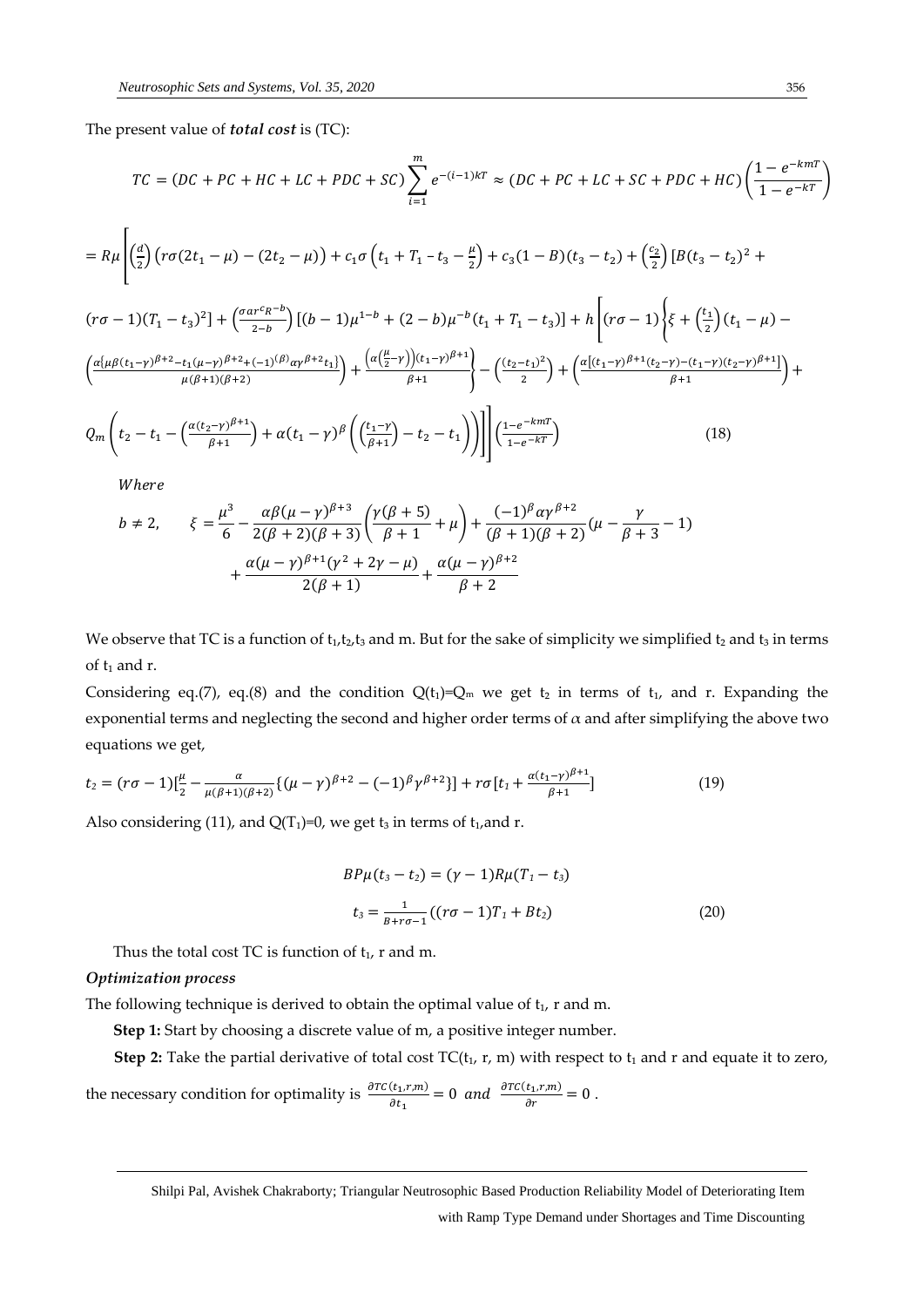**Step 3:** For different values of m, Obtain the optimum value of the time taken  $t_1^*$  and reliability  $r^*$  from the above two equation. Then substituting the value of  ${\rm t_1}^*$ ,  ${\rm r}^*$  and m in equation [18] and obtain TC( ${\rm t_1}^*,{\rm r^*},$ m)

**Step 4:** Repeat step 2 and step 3 for different values of m and obtain the  $TC(t_1^*, r^*, m)$ . The minimum value of TC is obtained for optimum value of m<sup>\*</sup>. Thus  $(t_1^*, r^*, m^*)$  and TC $(t_1^*, r^*, m^*)$  are the optimal solution of our model. It satisfies the following condition:

$$
\Delta TC(t_1^*, r^*, m^* - 1) < 0 < \Delta TC(t_1^*, r^*, m^* + 1)
$$

Where  $\Delta TC(t_1^*, r^*, m^*) = TC(t_1^*, r^*, m^* + 1) - TC(t_1^*, r^*, m^*)$ 

**Step 5:** To confirm that the objective function is convex, the derived value of  $TC(t_1^*, r^*, m^*)$  must satisfy the sufficient condition:

$$
\begin{pmatrix}\n\frac{\partial^2 T C(t_1, r)}{\partial t_1^2} & \frac{\partial^2 T C(t_1, r)}{\partial r \partial t_1} \\
\frac{\partial^2 T C(t_1, r)}{\partial t_1 \partial r} & \frac{\partial^2 T C(t_1, r)}{\partial r^2}\n\end{pmatrix} > 0 \text{ and } \frac{\partial^2 T C(t_1, r)}{\partial t_1^2} > 0 \text{ or } \frac{\partial^2 T C(t_1, r)}{\partial r^2} > 0
$$
\n
$$
\tag{21}
$$

 Since TC\* is very complicated with high powers so it is not possible to show the analytic validity of eq.(21). For this reason the above inequality is assessed by a numerical example.

#### **4.2 Effect of Neutrosophication of parameter in proposed inventory model**

 Neutrosophic number actually deals with the conception of three different kinds of membership function related with real life scenario. It consists of truth, hesitation and falseness of an imprecise number. In this model we have considered purchase cost  $(c_1)$ , holding cost (h) and inflation (k) as neutrosophic fuzzy number since in reality all the parameters are uncertain and contains a dilemma in decision maker's mind. So we try to manifest the model by introducing neutrosophication in the above cost and rates, and thus observe the effect of the above by comparing it with crisp model. The neutrosophic form of holding cost, purchase cost and inflation are represented by  $\tilde{h}$ ,  $\tilde{c}_1$  and  $\tilde{k}$ . Thus

$$
\tilde{h} = \langle (h_1 - \varepsilon_1, h_1, h_1 + \varepsilon_2; \mu), (h_2 - \varepsilon_1, h_2, h_2 + \varepsilon_2; \vartheta), (h_3 - \varepsilon_1, h_3, h_3 + \varepsilon_2; \zeta) \rangle,
$$
\n
$$
\tilde{c}_1 = \langle (c_{11} - \varepsilon_1, c_{11}, c_{11} + \varepsilon_2; \mu), (c_{12} - \varepsilon_1, c_{12}, c_{12} + \varepsilon_2; \vartheta), (c_{13} - \varepsilon_1, c_{13}, c_{13} + \varepsilon_2; \zeta) \rangle,
$$
\n
$$
\tilde{k} = \langle (k_1 - \varepsilon_1, k_1, k_1 + \varepsilon_2; \mu), (k_2 - \varepsilon_1, k_2, k_2 + \varepsilon_2; \vartheta), (k_3 - \varepsilon_1, k_3, k_3 + \varepsilon_2; \zeta) \rangle
$$

where  $\mu$ ,  $\vartheta$ ,  $\zeta \in [0,1]$  and  $0 < \varepsilon_1$ ,  $\varepsilon_2 < 1$ .

This neutrosophic fuzzy number is implemented in this model and thus the total cost obtain using this neutrosophic number is

$$
TC_{neu}(\tilde{h}, \tilde{c}_{1}, \tilde{k}) = R\mu \left[ \left(\frac{d}{2}\right) \left( r\sigma(2t_{1} - \mu) - (2t_{2} - \mu) \right) + \tilde{c}_{1}\sigma \left( t_{1} + T_{1} - t_{3} - \frac{\mu}{2} \right) + c_{3}(1 - B)(t_{3} - t_{2}) + \left(\frac{c_{2}}{2}\right) \left[ B(t_{3} - t_{2})^{2} + (r\sigma - 1)(T_{1} - t_{3})^{2} \right] + \left(\frac{\sigma ar^{c}R^{-b}}{2-b}\right) \left[ (b - 1)\mu^{1-b} + (2 - b)\mu^{-b}(t_{1} + T_{1} - t_{3}) \right] + \tilde{h} \left[ (r\sigma - 1) \left\{ \xi + \left(\frac{t_{1}}{2}\right) (t_{1} - \mu\right) - \left(\frac{\alpha(\mu\beta(t_{1}-\gamma)^{\beta+2} - t_{1}(\mu-\gamma)^{\beta+2} + (-1)^{(\beta)}\alpha\gamma^{\beta+2}t_{1})}{\mu(\beta+1)(\beta+2)} \right) + \frac{\left(\alpha(\frac{\mu}{2}-\gamma)^{b+1}\right)}{\beta+1} - \left(\frac{(t_{2}-t_{1})^{2}}{2}\right) + \left(\frac{t_{3}-t_{2}^{2}}{2} + \frac{1}{\beta+1} \right) \left[ \left(\frac{\mu}{2}-\gamma\right)^{b+1} \right] + \left(\frac{\mu}{2} - \frac{\mu}{2}\right) \left[ \left(\frac{\mu}{2}-\gamma\right)^{b+1} \right] + \left(\frac{\mu}{2} - \frac{\mu}{2}\right) \left[ \left(\frac{\mu}{2}-\gamma\right)^{b+1} \right] + \left(\frac{\mu}{2} - \frac{\mu}{2}\right) \left[ \left(\frac{\mu}{2}-\gamma\right)^{b+1} \right] + \left(\frac{\mu}{2} - \frac{\mu}{2}\right) \left[ \left(\frac{\mu}{2}-\gamma\right)^{b+1} \right] + \left(\frac{\mu}{2} - \frac{\mu}{2}\right) \left[ \left(\frac{\mu}{2}-\gamma\right)^{b+1} \right] + \left(\frac{\mu}{2} - \frac{\mu}{2}\right) \left[ \left(\frac{\mu}{2}-\gamma\right)^{b+1} \right] + \left(\frac{\mu}{
$$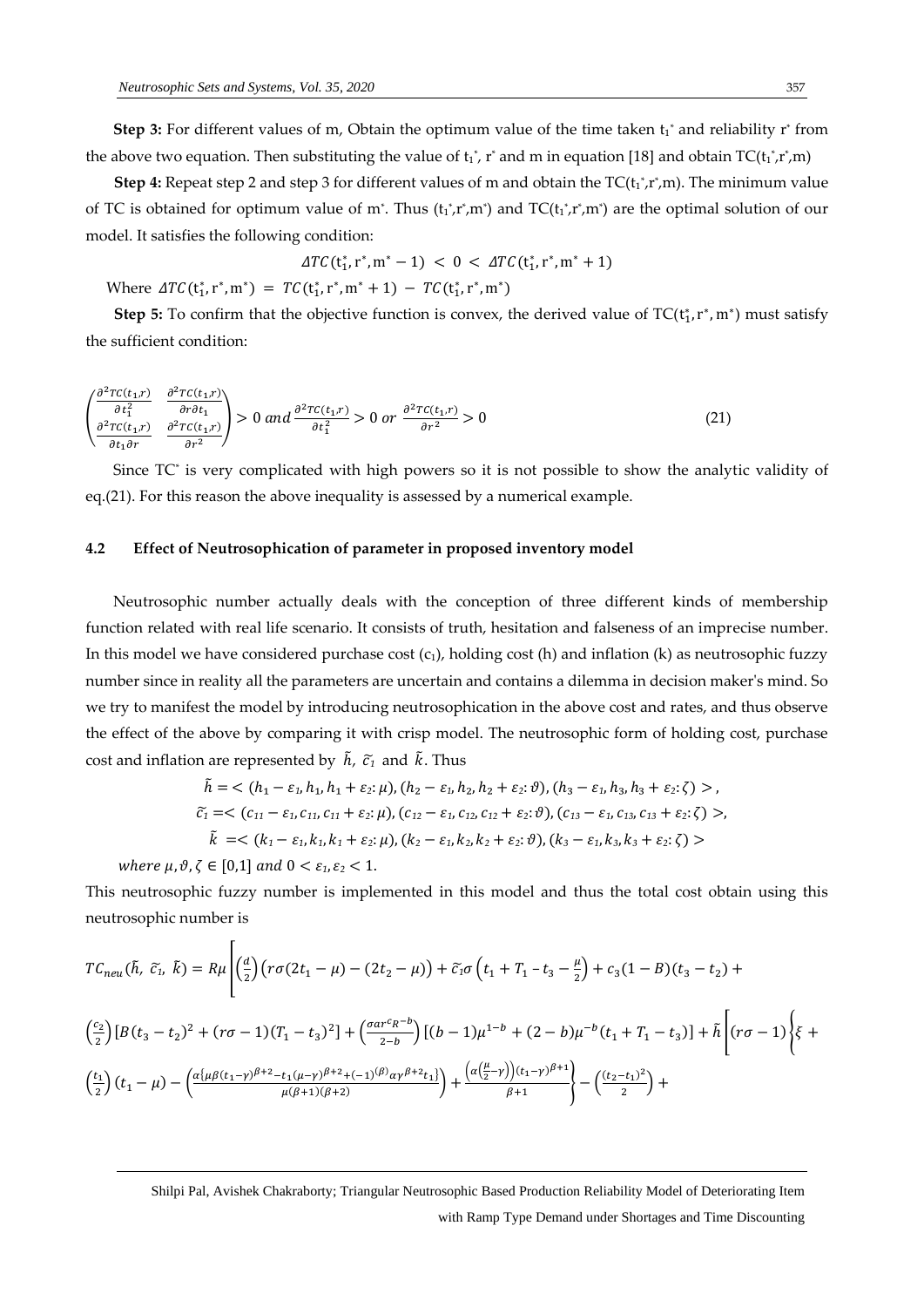$$
\left(\frac{\alpha[(t_1-\gamma)^{\beta+1}(t_2-\gamma)-(t_1-\gamma)(t_2-\gamma)^{\beta+1}]}{\beta+1}\right) + Q_m\left(t_2 - t_1 - \left(\frac{\alpha(t_2-\gamma)^{\beta+1}}{\beta+1}\right) + \alpha(t_1-\gamma)^{\beta}\left(\left(\frac{t_1-\gamma}{\beta+1}\right) - t_2 - t_1\right)\right)\right]\left(\frac{1-e^{-\tilde{k}mT}}{1-e^{-\tilde{k}T}}\right)
$$
\n(22)

Using removal area technique (Chakraborty et. al. [3]) the de- neutrosophic numbers are

$$
\widetilde{h_{newD}} = \frac{h_1 + h_2 + h_3}{3} - \frac{\varepsilon_1 + \varepsilon_2}{4}, \widetilde{(c_1)_{newD}} = \frac{c_{11} + c_{12} + c_{13}}{3} - \frac{\varepsilon_1 + \varepsilon_2}{4}, and \widetilde{k_{newD}} = \frac{k_1 + k_2 + k_3}{3} - \frac{\varepsilon_1 + \varepsilon_2}{4}.
$$

So we substitute the value of  $h_{neuD}$ ,  $(c_1)_{neuD}$  and  $k_{neuD}$  and obtain the total cost in neutrosophic domain.

Thus by de-neutrosophication we get

$$
TC_{neu}(\tilde{h}, \tilde{c}_1, \tilde{k}) = R\mu \left[ \left(\frac{d}{2}\right) \left( r\sigma(2t_1 - \mu) - (2t_2 - \mu) \right) + \left(\widetilde{c_1}_{neu} \sigma \left(t_1 + T_1 - t_3 - \frac{\mu}{2}\right) + c_3(1 - B)(t_3 - t_2) + \left(\frac{c_2}{2}\right) \left[B(t_3 - t_2)^2 + (r\sigma - 1)(T_1 - t_3)^2\right] + \left(\frac{\sigma ar^c R^{-b}}{2 - b}\right) \left[(b - 1)\mu^{1 - b} + (2 - b)\mu^{-b}(t_1 + T_1 - t_3)\right] + \widetilde{h_{neu}} \left[ (r\sigma - 1) \left\{\xi + \left(\frac{t_1}{2}\right)(t_1 - \mu) - \left(\frac{\alpha \left\{\mu \beta(t_1 - \gamma)\beta + 2 - t_1(\mu - \gamma)\beta + 2 + (-1)^{(\beta)}\alpha\gamma\beta + 2t_1\right\}}{\mu(\beta + 1)(\beta + 2)}\right) + \frac{\left(\alpha \left(\frac{\mu}{2} - \gamma\right)\right)(t_1 - \gamma)\beta + 1}{\beta + 1} \right\} - \left(\frac{(t_2 - t_1)^2}{2}\right) + \left(\frac{\alpha \left\{\left(t_1 - \gamma\right)\beta + 1\left(t_2 - \gamma\right) - (t_1 - \gamma)(t_2 - \gamma)\beta + 1\right\}}{\beta + 1}\right) + \frac{\alpha \left\{\left(t_1 - \gamma\right)\beta + 1\right\}}{\beta + 1} + \frac{\alpha \left\{\left(t_1 - \gamma\right)\beta + 1\right\}}{\beta + 1} + \frac{\alpha \left\{\left(t_1 - \gamma\right)\beta + 1\right\}}{\beta + 1} + \frac{\alpha \left\{\left(t_1 - \gamma\right)\beta + 1\right\}}{\beta + 1} + \frac{\alpha \left\{\left(t_1 - \gamma\right)\beta + 1\right\}}{\beta + 1} + \frac{\alpha \left\{\left(t_1 - \gamma\right)\beta + 1\right\}}{\beta + 1} + \frac{\alpha \left\{\left(t_1 - \gamma\right)\beta + 1\right\}}{\beta + 1} + \frac{\alpha \left\{\left(t_1 - \gamma\right)\beta + 1\right\}}{\beta + 1}
$$

$$
Q_m\left(t_2-t_1-\left(\frac{\alpha(t_2-\gamma)^{\beta+1}}{\beta+1}\right)+\alpha(t_1-\gamma)^{\beta}\left(\left(\frac{t_1-\gamma}{\beta+1}\right)-t_2-t_1\right)\right)\right]\left(\frac{1-e^{-k\widetilde{neu}D^mT}}{1-e^{-k\widetilde{neu}D^T}}\right)
$$
(23)

#### **5. Numerical Example**

The model is illustrated by an example. A new brand item follows the demand rate as ramp type function of time where the produced items are directly affected by reliability(r) of production process. The manufacturer maintains the production rate 1.3 times the demand rate where demand factor is considered as 12 unit per cycle. Also the items deteriorate with time is in the form of  $\alpha\beta(t-\gamma)^{\beta-1}$ , (where  $\gamma$  = 0.6 unit and α=0.001,β=1) which cost 1\$ per unit time. The purchase cost of the raw material of the item is 3.5\$ per unit item and 100\$ is used for setting up for the production cycle. To hold the item in store the retailer has to pay 0.4\$ per unit item. During shortages, which cost 3.2\$, let 0.75 fraction of stock demand get backordered as the rest sales are lost. The cost for penalty (lost in sell) is 15\$. The model is considered under 15 years of planning horizon with various replenishment cycle i.e., m=2,3,4,5 and discounting rate of inflation as 12%.

Therefore, the data considered to illustrate the models are as follows:

$$
c_1 = 3.5, c_2 = 3.2, c_3 = 15, h = 0.4, d = 1, B = 0.75, H = 15, T = H/m, \mu = 1.2, \sigma = 1.3, \alpha = 0.001, \beta = 1, \gamma = 0.6, a = 3, b = 0.8, c = 2, k = 0.12, R = 12, S = 100.
$$

| m              | T in year | $t_1$ in vear | t <sub>2</sub> <sup>*</sup> in year | t <sub>3</sub> * in year | reliability $(r^*)$ | $TC^*$    |
|----------------|-----------|---------------|-------------------------------------|--------------------------|---------------------|-----------|
| 2              | 7.5       | 7.175         | 7.452                               | 7.454                    | 0.799               | 806.54    |
| 3              | 5         | 4.571         | 4.883                               | 4.894                    | 0.828               | 738.13    |
| $\overline{4}$ | 3.75      | 3.249         | 3.579                               | 3.603                    | 0.864               | 717.58    |
| $5^*$          | $3^*$     | $2.451*$      | 2.789*                              | $2.83*$                  | $0.909*$            | $715.26*$ |
|                |           |               |                                     |                          |                     |           |

**Table 1:** Optimal solution of inventory model for different replenishment

Shilpi Pal, Avishek Chakraborty; Triangular Neutrosophic Based Production Reliability Model of Deteriorating Item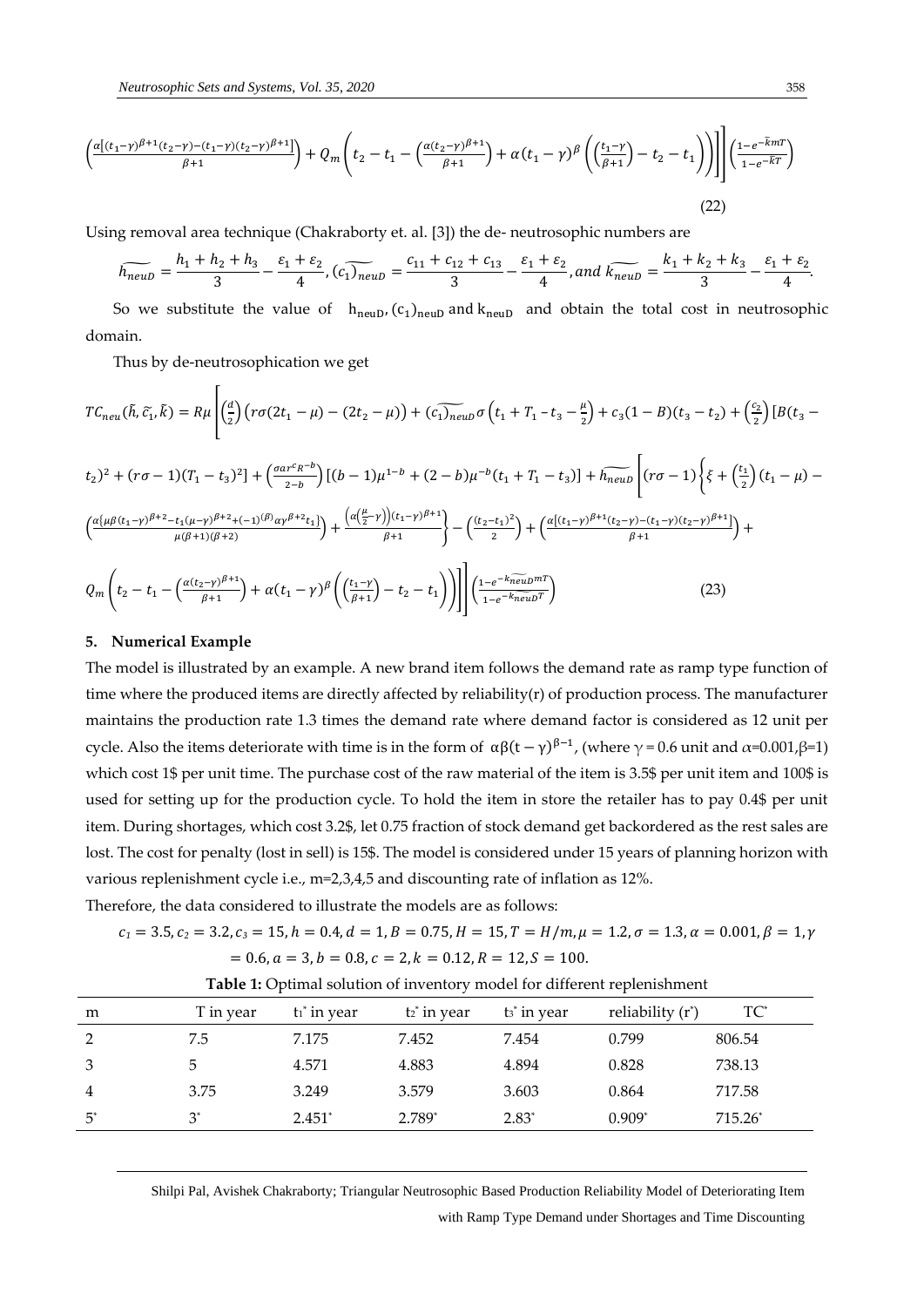From the table 1 it is observed that the optimal solution is obtained (i.e., total cost is minimum) if we consider short replenishment cycles. This is realistic because if we decrease the time of the production then it produces less items and hence the total cost of the inventory decreases. It is also observed the better quality items are produced at shorter replenishment cycle i.e., the reliability (r) of the items increases in shorter production or replenishment cycle. This occurs because if we take small cycle then at the end of each cycle their is maintenance in production system happens regularly and thus the reliability of the items increases.





**Figure 2:** Graphical presentation of production **Figure 3:** Graphical presentation of reliability cycle vs total cost vs total cost.



We observe from the figure 2 that for smaller production cycle (i.e., for large value of m), the optimal total cost (TC) decreases with optimal cost at m = 5.

In figure 3 we observe that the as reliability (r) increases then the total cost (TC) decreases. This holds because as reliability increases the demand of the item in the market increases as a result the cost per unit item decreases and hence the total cost decreases.

The above result is desirable because in the competitive market the business strategies of the manufacturer is to work in small cycle and producing highly reliable items at less cost.



**Figure 4:** Graphical representation of total cost vs reliability and production time

Shilpi Pal, Avishek Chakraborty; Triangular Neutrosophic Based Production Reliability Model of Deteriorating Item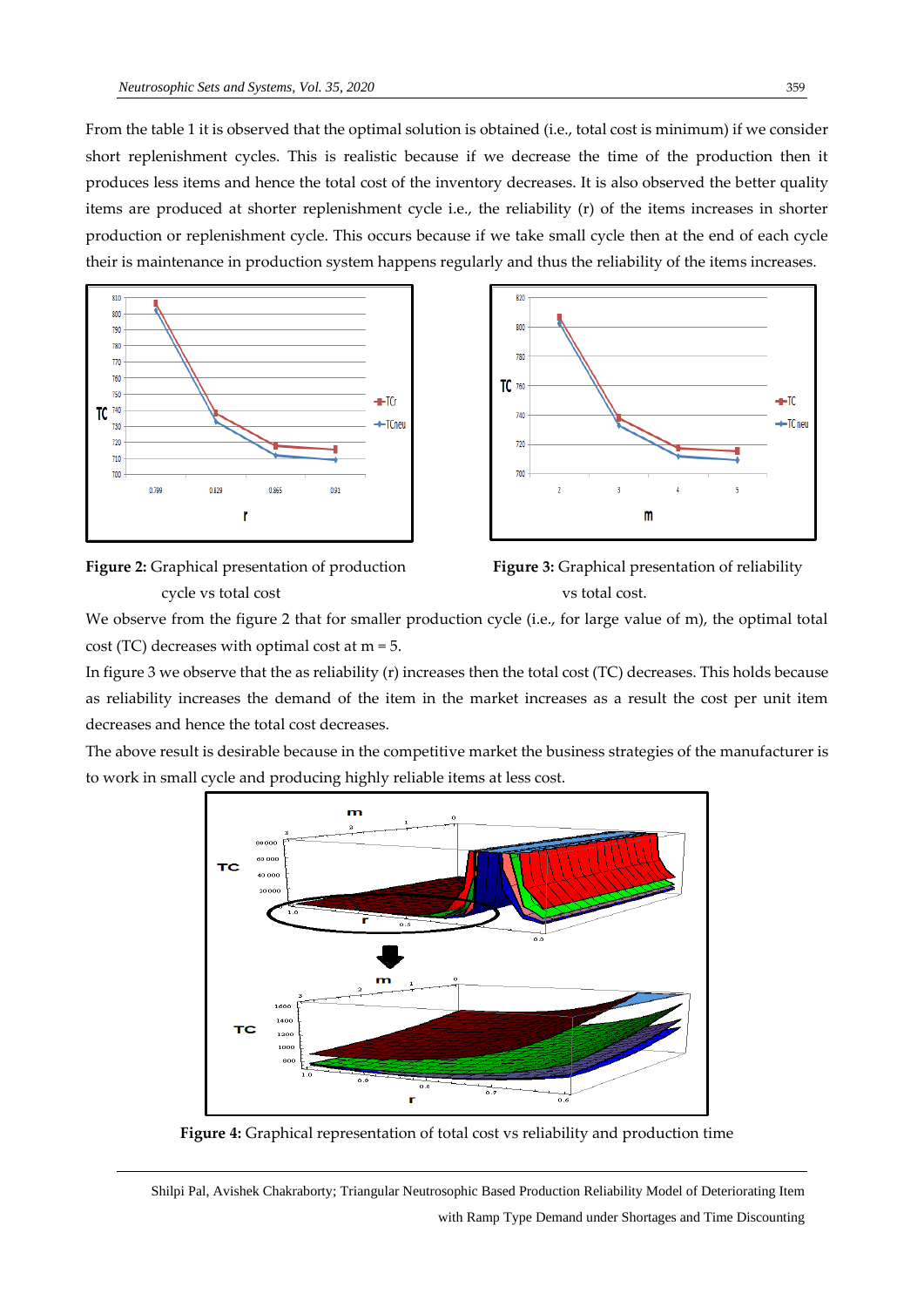Figure 4 gives the 3-dimensional plot of the total cost, reliability and no. of replenishment cycle in crisp model. In this figure we observe that reliability (r) increases for large value of m where the total cost (TC) decreases, i.e., highly reliable items are produced during small replenishment cycle at less cost, which is desirable in producer-oriented EPQ model. This is obvious as, in small cycle, the machinery gets upgraded and ameliorated eventually at the end of each cycle, and hence better quality of items are produced at much faster rate and thus cost per unit items decreases and hence the total costing of the inventory decreases.

In reality few parameters are uncertain and thus there is a dilemma in decision maker's mind. Thus instead of considering the model in crisp domain let us consider the model in neutrosophic domain and examine the same example as above. Here we have considered purchase cost  $(c_1)$ , holding cost (h) and inflation (k) as triangular neutrosophic fuzzy number. Thus the neutrosophic numbers of the above parameters are  *=*  $0.125, k_2 = 0.118, k_3 = 0.132, h_1 = 0.38, h_2 = 0.4, h_3 = 0.42, c_{11} = 2.5, c_{12} = 2.45, c_{13} = 2.55, \varepsilon_1 = 0.005, \varepsilon_2 = 0.005, \varepsilon_3 = 0.005$ 0.007.

*Then,*  $\tilde{c}_1$  =< (2.495,2.5,2.507), (2.445,2.45,2.457), (2.545,2.55,2.557) >,

 $\widetilde{h}$  =< (0.375,0.38,0.387), (0.395,0.4,0.407), (0.415,0.42,0.427) > and

 $\widetilde{k}$  = < (0.12,0.125,0.132), (0.113,0.118,0.125), (0.127,0.132,0.139) >.

Thus we obtained table 2 under neutrosophic arena for the optimal solution of the model for different replenishment cycle.

| m              | T in year | $t_1$ in year | t <sub>2</sub> * in year | t <sub>3</sub> * in year | reliability $(r^*)$ | $TC^*$  |
|----------------|-----------|---------------|--------------------------|--------------------------|---------------------|---------|
| 2              | 7.5       | 7.172         | 7.448                    | 7.451                    | 0.799               | 802.45  |
| 3              |           | 4.569         | 4.886                    | 4.897                    | 0.829               | 733     |
| $\overline{4}$ | 3.75      | 3.247         | 3.58                     | 3.605                    | 0.865               | 711.87  |
| $5^*$          | $2^*$     | $2.449*$      | 2.789*                   | $2.83*$                  | $0.91*$             | 709.11* |

**Table 2:** Optimal time and cost of inventory model under neutrosophic domain

Thus if we compare table 1 and table 2 it is observed that the total cost (TC) decreases if we consider the model in neutrosophic arena. This is desirable as few parameters has hesitation factor in decision maker's mind and thus this model under neutrosophic domain gives us better result.

### **6. Sensitivity Analysis**

The retailer should be aware of the effect in the total cost for any changes in the parameter. In order to examine the implications of these changes, the sensitivity analysis will be helpful for decision-making. Using the numerical example as given in the preceding section, we perform the sensitivity analysis by changing few crisp parameters by -10%, -5%, 5% and 10% by taking one parameter at time and keeping the other parameter fixed. As per Table 1 we observe that optimal solution is obtained when we consider small replenishment cycle. So we perform the sensitivity analysis for m=5.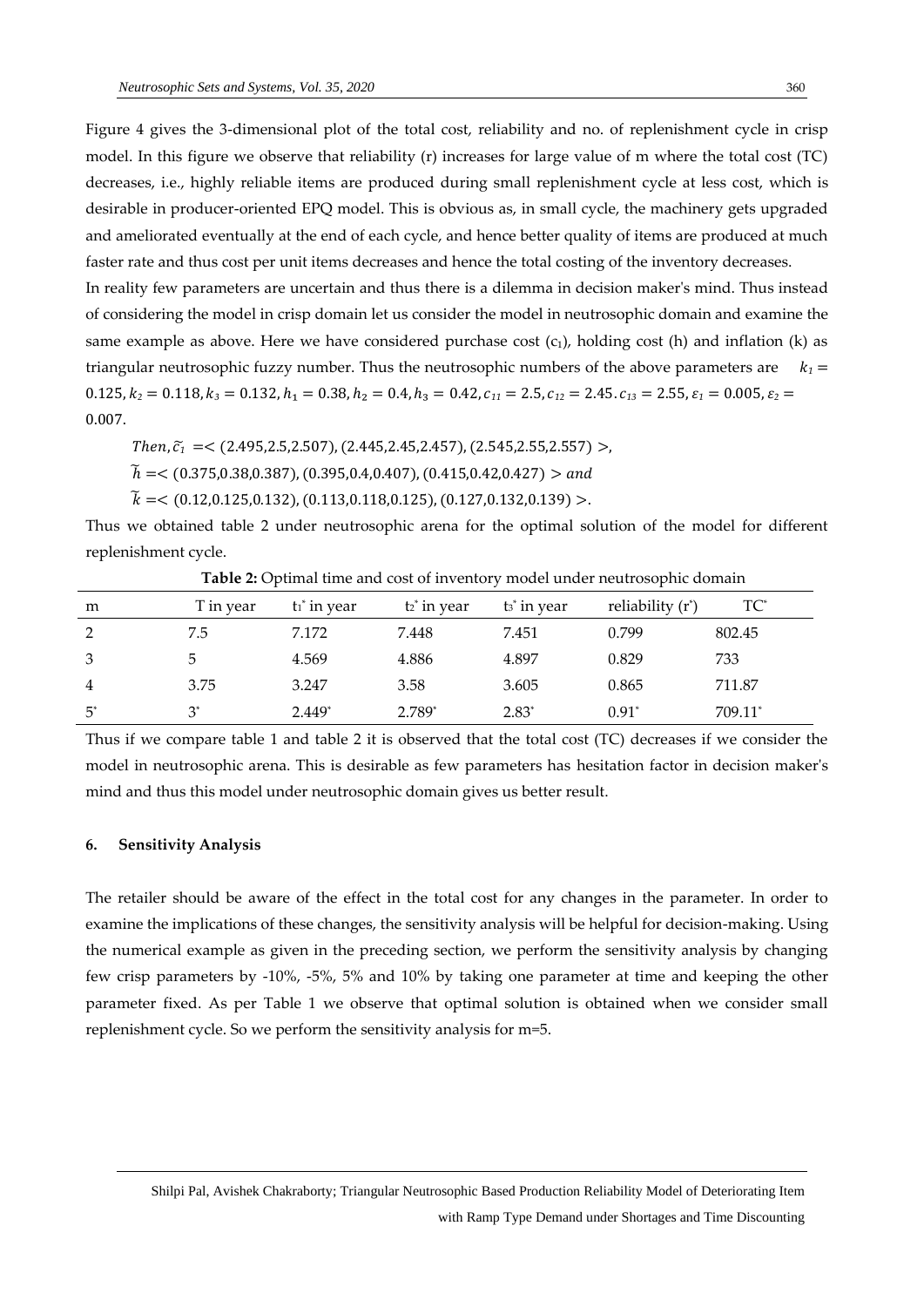| Parameters     | Change | $t_1$ in year | t <sub>2</sub> <sup>*</sup> in year | t <sub>3</sub> in year | Table 5. Sensitivity analysis of some parameters<br>reliability | $TC^*$ | % change |
|----------------|--------|---------------|-------------------------------------|------------------------|-----------------------------------------------------------------|--------|----------|
|                | (%)    |               |                                     |                        | $(r^*)$                                                         |        | of TC*   |
|                | $-10$  | 2.642         | 2.933                               | 2.44                   | 0.878                                                           | 677.95 | $-5.5$   |
| c <sub>1</sub> | $-5$   | 2.557         | 2.872                               | 2.894                  | 0.892                                                           | 696.78 | $-2.65$  |
|                | 5      | 2.313         | 2.677                               | 2.748                  | 0.932                                                           | 733.29 | 2.46     |
|                | 10     | 2.122         | 2.517                               | 2.64                   | 0.968                                                           | 750.71 | 4.72     |
|                | $-10$  | 2.398         | 2.776                               | 2.825                  | 0.93                                                            | 711.92 | $-0.47$  |
| $\mathbf h$    | $-5$   | 2.425         | 2.761                               | 2.808                  | 0.91                                                            | 713.67 | $-0.22$  |
|                | 5      | 2.475         | 2.796                               | 2.834                  | 0.9                                                             | 716.7  | 0.2      |
|                | 10     | 2.498         | 2.803                               | 2.838                  | 0.892                                                           | 718.01 | 0.38     |
|                | $-10$  | 2.451         | 2.789                               | 2.83                   | 0.909                                                           | 687.65 | $-4.02$  |
| ${\mathbf S}$  | $-5$   | 2.451         | 2.789                               | 2.83                   | 0.909                                                           | 701.45 | $-1.97$  |
|                | 5      | 2.451         | 2.789                               | 2.83                   | 0.909                                                           | 729.06 | 1.89     |
|                | 10     | 2.451         | 2.789                               | 2.83                   | 0.909                                                           | 742.87 | 3.72     |
|                | $-10$  | 2.617         | 2.903                               | 2.918                  | 0.975                                                           | 681.84 | $-4.9$   |
| σ              | $-5$   | 2.533         | 2.844                               | 2.871                  | 0.939                                                           | 698.61 | $-2.38$  |
|                | 5      | 2.364         | 2.728                               | 2.786                  | 0.883                                                           | 731.72 | 2.25     |
|                | 10     | 2.264         | 2.66                                | 2.742                  | 0.865                                                           | 747.95 | 4.37     |
|                | $-10$  | 2.398         | 2.771                               | 2.819                  | 0.923                                                           | 681.47 | $-4.96$  |
| $\mu$          | $-5$   | 2.425         | 2.781                               | 2.825                  | 0.916                                                           | 698.63 | $-2.38$  |
|                | 5      | 2.475         | 2.798                               | 2.836                  | 0.903                                                           | 731.35 | 2.2      |
|                | 10     | 2.498         | 2.805                               | 2.841                  | 0.897                                                           | 746.92 | 4.24     |
|                | $-10$  | 2.451         | 2.789                               | 2.83                   | 0.909                                                           | 750.84 | 4.74     |
| ${\bf k}$      | $-5$   | 2.451         | 2.789                               | 2.83                   | 0.909                                                           | 732.63 | 2.37     |
|                | 5      | 2.451         | 2.789                               | 2.83                   | 0.909                                                           | 698.69 | $-2.37$  |
|                | 10     | 2.451         | 2.789                               | 2.83                   | 0.909                                                           | 682.87 | $-4.74$  |
|                | $-10$  | 2.41          | 2.781                               | 2.828                  | 0.926                                                           | 671.72 | $-6.48$  |
| ${\bf R}$      | $-5$   | 2.431         | 2.785                               | 2.829                  | 0.917                                                           | 693.48 | $-3.14$  |
|                | 5      | 2.471         | 2.794                               | 2.832                  | 0.901                                                           | 737.05 | 2.96     |
|                | $10\,$ | 2.49          | 2.799                               | 2.834                  | 0.894                                                           | 758.86 | 5.74     |

**Table 3. Sensitivity analysis of some parameters**

From the above table 3 it is observed that the model is highly sensitive to purchase cost, demand rate factor (R), moderately sensitive to setup cost,  $\sigma$ ,  $\mu$ , inflation (k) and less sensitive to holding cost. It is also noted that the model is insensitive to the shortage cost, lost in sale cost and deterioration cost. That means deterioration is not going to affect the model as much.

(i) The model is highly sensitive to purchase cost i.e., if we increase purchase cost  $(c_1)$ , the total cost increases. It is also noted that as the purchase cost increases, the reliability increases and production time decreases which means if we buy good quality raw material then we have better quality of finished good at less manufacturing time. Again the total cost TC increases with increase in demand factor R. This is obvious

Shilpi Pal, Avishek Chakraborty; Triangular Neutrosophic Based Production Reliability Model of Deteriorating Item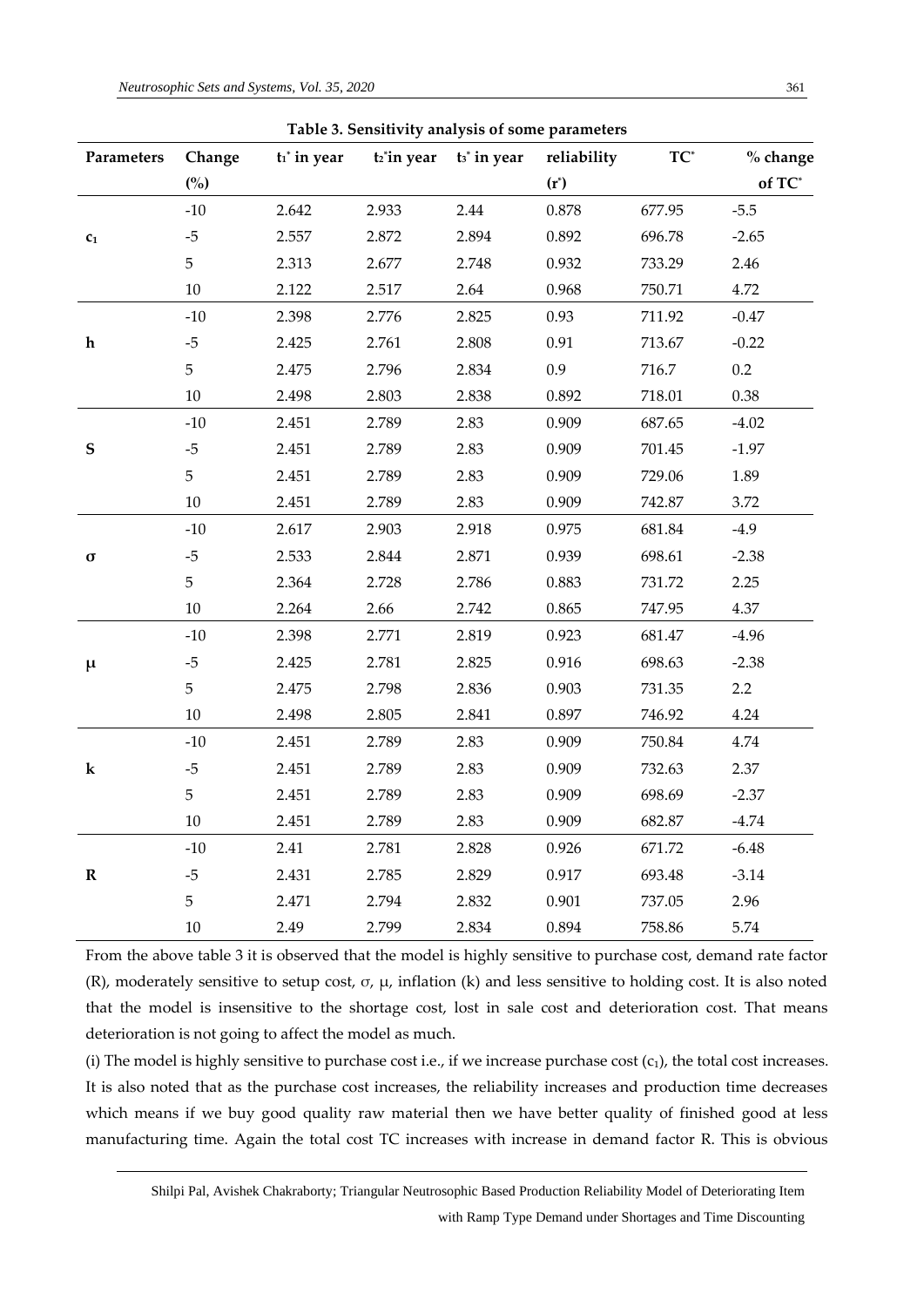because if demand increases means more items are produced and hence the production time and production cost also increases which leads to increase in total cost.

(ii) The model is moderately sensitive to set up cost (S),  $\sigma$ ,  $\mu$ , inflation (k). Investing more money for upgradation of machineries, i.e., by increasing in set up cost (S), the total cost increases. It is noted that in our model the set up cost does not depends on reliability and production time. Again with the increase in production rate (σ) and production time  $(\mu)$ , the total cost increases. This is true because, if production time increases then more items are produced also if we increase the production rate then we have more finished good at less manufacturing time and thus in both the case the total cost increases. Also the toal cost decreases with increase in inflation (k). This is obvious because with the increase in inflation the time value of money increases and thus the total cost decreases in present day.

(iii) It is noticed that as the holding cost (h) is a less sensitive parameter. With the increase in holding cost, the total cost increases. It is also observed that the production time also increases with increase in holding cost. It means that the items has to be held for longer time with high value of holding cost then obviously the total cost will increase.

It has been observed that there are various parameters which are very less sensitive hence it is not included in the table.

#### **7. Concluding remarks**

This paper developed an EPQ model for deteriorating item with reliability in production process and ramp type demand rate under crisp and neutrosophic domain. The model also considers shortages where part of the items gets backlogged and part of the sales are lost. The model coincides with practical situations since we have considered the effect of time value of money under finite time horizon. Also the model optimizes by considering the reliability of production process, as the reliability of production process increases, the total cost decreases. This model is cost effective because highly reliable items are obtained at less cost and which is desirable in managerial point of view. It is also observed that the highly reliable items are produced in small cycles. The paper also compares the model under two different environment, crisp and neutrosophic, and it is observed that the model works better in neutrosophic domain as compare to crisp environment. In this paper we have done sensitivity analysis in crisp environment to illustrate our example and we have noted that the minimum value of total cost is obtained for short replenishment cycle. This work could be extended by considering multi-layer supply chain lot sizing model with manufacturer end, retailer end under neutrosophic environment. Also we can extend this same model and can compare the model with neutrosophic number and hybrid plithogenic decision-making method.

Further, in the forthcoming research, people can fruitfully execute and apply the idea of triangular neutrosophic into distinct research arenas like structural modeling, diagnostic problems, realistic modeling, recruitment based problems, pattern recognition etc.

#### **References**

1. T. C. E. Cheng, An economic production quantity model with flexibility and reliability consideration. European Journal of Operations Research 39, (1989), 174-179.

Shilpi Pal, Avishek Chakraborty; Triangular Neutrosophic Based Production Reliability Model of Deteriorating Item with Ramp Type Demand under Shortages and Time Discounting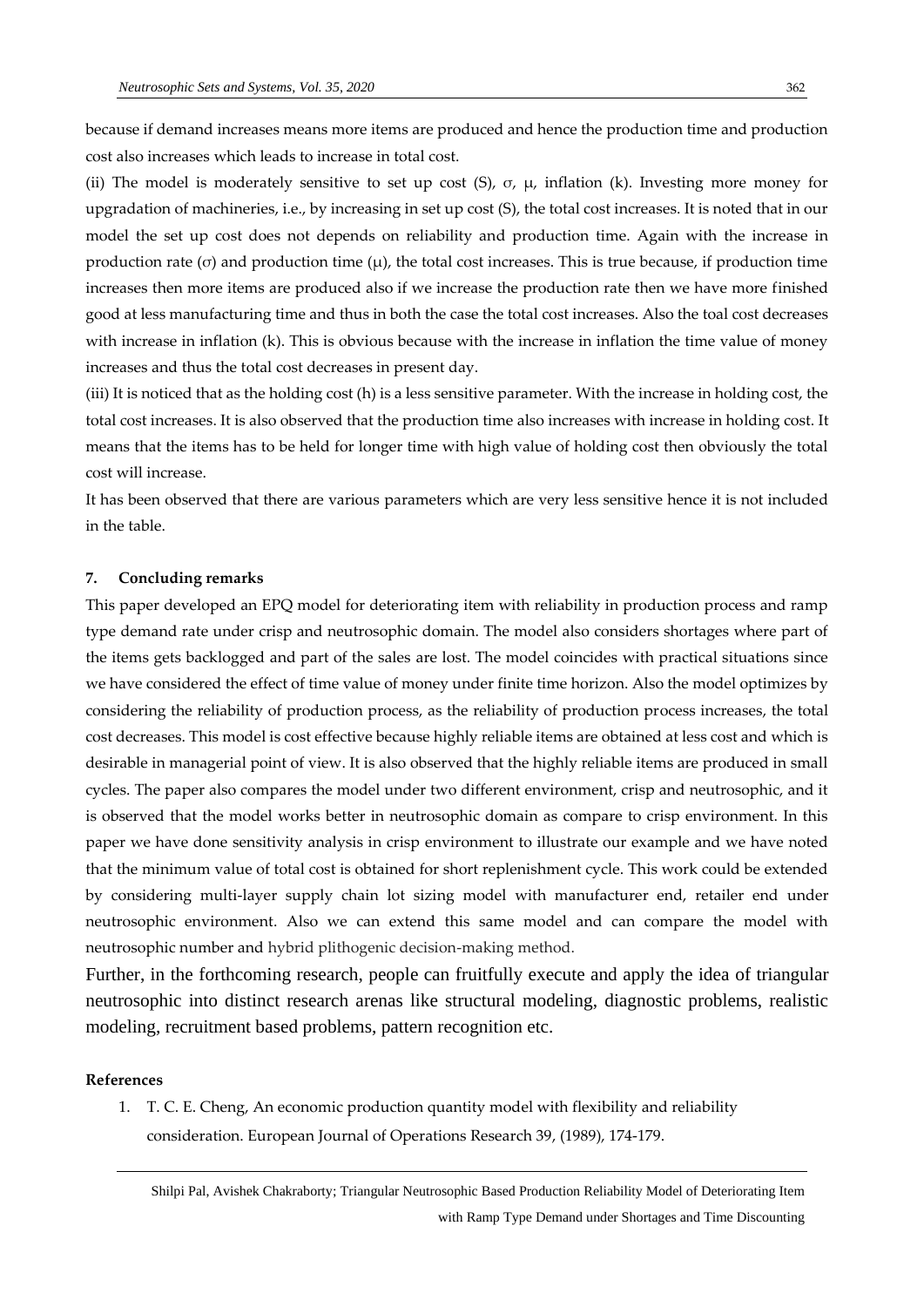- 2. K. F. Leung, A generalized geometric programming solution to an economic production quantity model with flexibility and reliability considerations. European Journal of Operational Research 176, (2007), 240-251.
- 3. S. Bag , D. Chakraborty and A. R. Roy, A Production inventory model with fuzzy random demand and with flexibility and reliability considerations. Computers and Industrial Engineering 56, (2009), 411-416.
- 4. B. Sarkar, An inventory model with reliability in an imperfect production process. Applied Mathematics and Computation 218, (2012), 4881-4891.
- 5. H. R. Gomez, A. Gharbi and J. P. Kenné, Production and quality control policies for deteriorating manufacturing system. International Journal of Production Research 51(11), (2013), 3443-3462.
- 6. X. Cai, Y. Feng, Y. Li and D. Shi, Optimal pricing policy for a deteriorating product by dynamic tracking control. International Journal of Production Research 51(8), (2013), 2491-2504.
- 7. X. Pan and S. Li, Optimal control of a stochastic production--inventory system under deteriorating items and environmental constraints. International Journal of Production Research 53(2), (2015), 1787-1807.
- 8. H. Rathore, An Inventory Model with Advertisement Dependent Demand and Reliability Consideration. International Journal of Applied and computational mathematics (2019), DOI: 10.1007/s40819-019-0618-y
- 9. M.A. Hariga, An EOQ model for deteriorating items with shortages and time-varying demand. Journal of Operational Research Society 46, (1995), 398-404.
- 10. S. Bose, A. Goswami and K.S. Chaudhuri, An EOQ model for deteriorating items with linear time dependent demand rate and shortage under inflation and time discounting. Journal of Operational Research Society 46, (1995), 771-782.
- 11. K.S. Wu, K.S., L. Y. Ouyang and C. T. Yang, An optimal replenishment policy for non-instantaneous deteriorating items with stock dependent demand and partial backlogging. International Journal of Production Economics 101, (2006), 369-384.
- 12. H. K. Alfares, Production-inventory system with finite production rate, stock-dependent demand, and variable holding cost, RAIRO-Operation Research 48, (2014), 135-150.
- 13. C. J. Chung and H.M. Wee, Scheduling and replenishment plan for an integrated deteriorating inventory model with stock dependent selling rate. International Journal of Advanced Manufacturing Technology 35, (2007), 665-679.
- 14. S. Pal, G. S. Mahaparta and G. P. Samanta, An inventory model of price and stock dependent demand rate with deterioration under inflation and delay in payment. International Journal of System Assurance Engineering and Management 5(4), (2014), 591-601.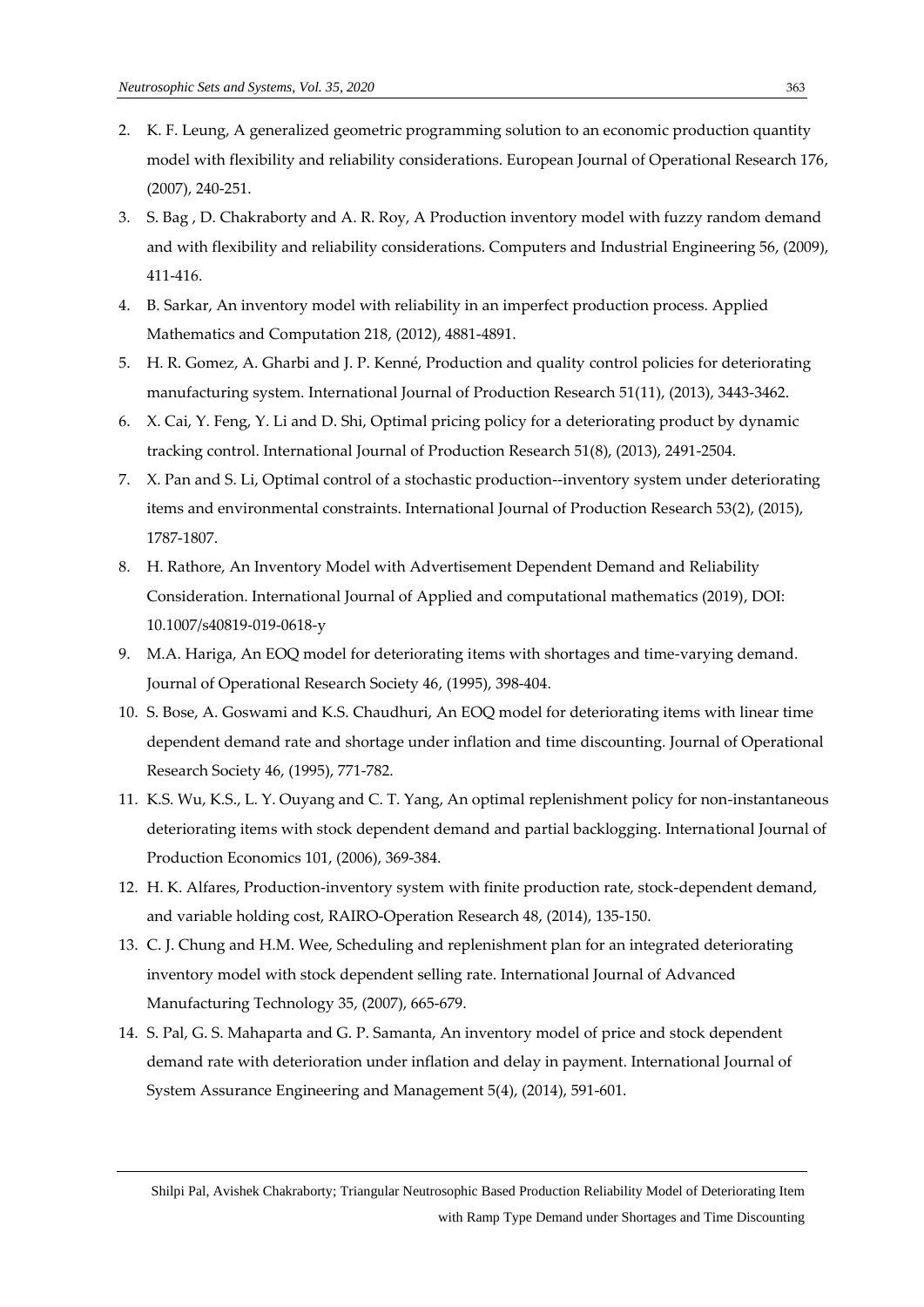- 15. H. L. Yang, J.T. Teng and M. S. Chern, An inventory model under inflation for deteriorating items with stock dependent consumption rate and partial backlogging, shortages. International Journal of Production Economics 123, (2010), 8-19.
- 16. K. Skouri, I. Konstantaras, S. Papachristos and J. T. Teng, Supply chain models for deteriorating products with ramp type demand under permissible delay in payments. Expert System with Application 38, (2011), 14861-14869.
- 17. X. Luo, Analysis of inventory models with ramp type demand. Journal of Interdisciplinary Mathematics 20(2), (2017), 543-554.
- 18. S.K. Manna and K.S. Chaudhuri, An EOQ model with ramp type demand rate, time dependent deterioration rate, unit production cost and shortages. European Journal of Operational Research 171, (2006), 557-566.
- 19. S. Pal, G. S. Mahaparta and G. P. Samanta, An EPQ model of ramp type demand with Weibull deterioration under inflation and finite horizon in crisp and fuzzy environment. International Journal of Production Economics 156, (2014), 159-166.
- 20. K. Skouri, I. Konstantaras, S. K. Manna and K. S. Chaudhuri, Inventory models with ramp type demand rate, time dependent deterioration rate, unit production cost and shortage. Annals of Operations Research 191(1), (2011), 73-95.
- 21. C.K. Jaggi, A. Khanna and P. Verma, Two- warehouse partial backlogging inventory model for deteriorating items with linear trend in demand under inflationary conditions. International Journal of System Science 42(7), (2011), 1185-1196.
- 22. K.S. Wu, An EOQ inventory model for items with Weibull distribution deterioration, ramp type demand rate and partial backlogging. Production Planning & Control: The Management of Operations 12(8), (2001), 787-793.
- 23. K. SkourI, I. Konstantaras, S. Papachristos and I. Ganas, Inventory models with ramp type demand rate, partial backlogging and Weibull deterioration rate. European Jounal of Operational Research 192(1), (2009), 79-92.
- 24. V. Sharma and R.R. Chaudhury, An inventory model for deteriorating items with Weibull Distribution with time dependent demand. Research Journal of Management Sciences 2(3), (2013), 28-30.
- 25. B. Mandal, An EOQ inventory model for Weibull distributed deteriorating items under ramp type demand and shortages. Opsearch 47(2), (2010), 158-165.
- 26. G.A. Widyadana, L.E. Cardenas-Barron and H. M. Wee, Economic order quantity model for deteriorating items with planned backorder level. Mathematical and Computer Modelling 54, (2011), 1569-1575.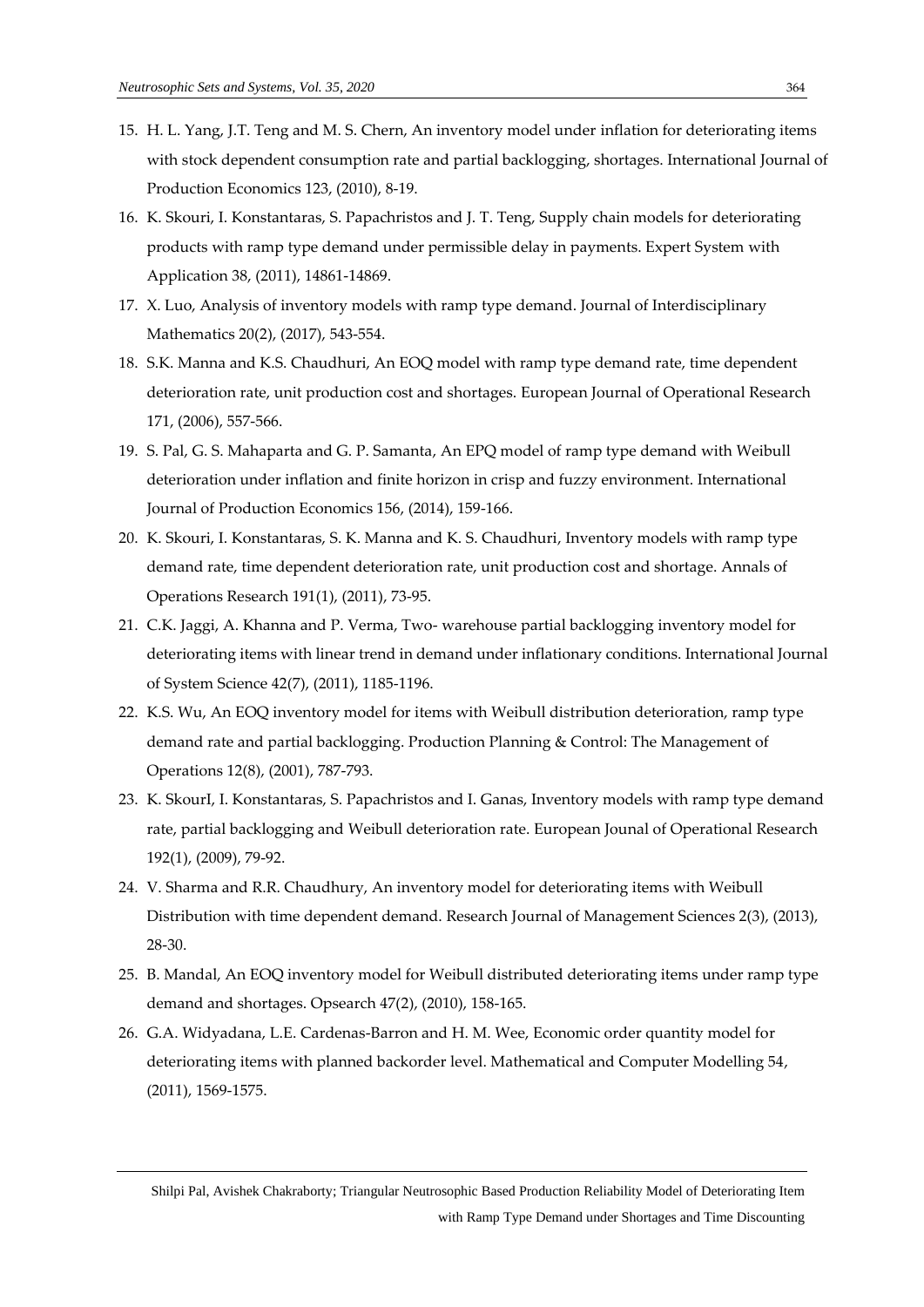- 27. H. M . Wee, S.T. Lo, J. Yu and H. C. Chen, An inventory model for ameliorating and deteriorating items taking account of time value of money and finite planning horizon. International Journal of System Science 39(8), (2008), 801-807.
- 28. H. L. Yang, Two-warehouse partial backlogging inventory models with three parameter Weibull distribution deterioration under inflation. International Journal of Production Economics 138, (2012), 107-116.
- 29. S Pal, A. Chakraborty, Triangular Neutrosophic-based EOQ model for non-Instantaneous Deteriorating Item under Shortages, American Journal of Business and Operations research 1(1), (2020), 28-35.
- 30. M. Rahaman , S. P. Mondal , A. A. Shaikh , A. Ahmadian, N. Senu and S. Salahshour, Arbitrary-order economic production quantity model with and without deterioration: generalized point of view. Advances in Differential Equations 16, (2020), 1-30.
- 31. M.A. Hariga, Effects of inflation and time-value of money on an inventory model with time-dependent demand rate and shortages. European Journal of Operational Research 81(3), (1995), 512 - 520.
- 32. K.L. Hou, An inventory model for deteriorating items with stock-dependent consumption rate and shortages under inflation and time discounting. European Journal of Operational Research 168, (2006), 463-474.
- 33. B. Dash, M. Pattnaik and H. Pattnaik, Deteriorated Economic Production Quality (EPQ) Model for Declined Quadratic Demand with Time- value of Money and Shortages. Applied Mathematical Science 8, (2014), 3607 – 3618.
- 34. L. A. Zadeh, Fuzzy sets. Information and Control 8(5), (1965), 338--353.
- 35. K. K. Yen**,** S. Ghoshray, G. Roig, A linear regression model using triangular fuzzy number coefficients. fuzzy sets and system, doi: 10.1016/S0165-0114(97)00269-8.
- 36. S. Abbasbandy and T. Hajjari, A new approach for ranking of trapezoidal fuzzy numbers. Computers and Mathematics with Applications 57(3), (2009), 413-419.
- 37. A. Chakraborty, S. P. Mondal, A. Ahmadian, N. Senu, D. De, S. Alam and S. Salahshour, The Pentagonal Fuzzy Number: Its Different Representations, Properties, Ranking, Defuzzification and Application in Game Problem. Symmetry 11(2), (2019), 248-277.
- 38. K. T. Atanassov, Intuitionistic fuzzy sets. VII ITKR's Session, Sofia, Bulgarian (1983).
- 39. K. T Atanossav, Intuinistic fuzzy set. Fuzzy Sets and System 20(1), (1986), 87-96.
- 40. D. F. Li, A ratio ranking method of triangular intuitionistic fuzzy numbers and its application to MADM problems. Computers & Mathematics with Applications 60(6), 2010, 1557-1570.
- 41. F. Liu and X. H. Yuan, Fuzzy number intuitionistic fuzzy set. Fuzzy Systems and Mathematics 21(1), (2007), 88-91.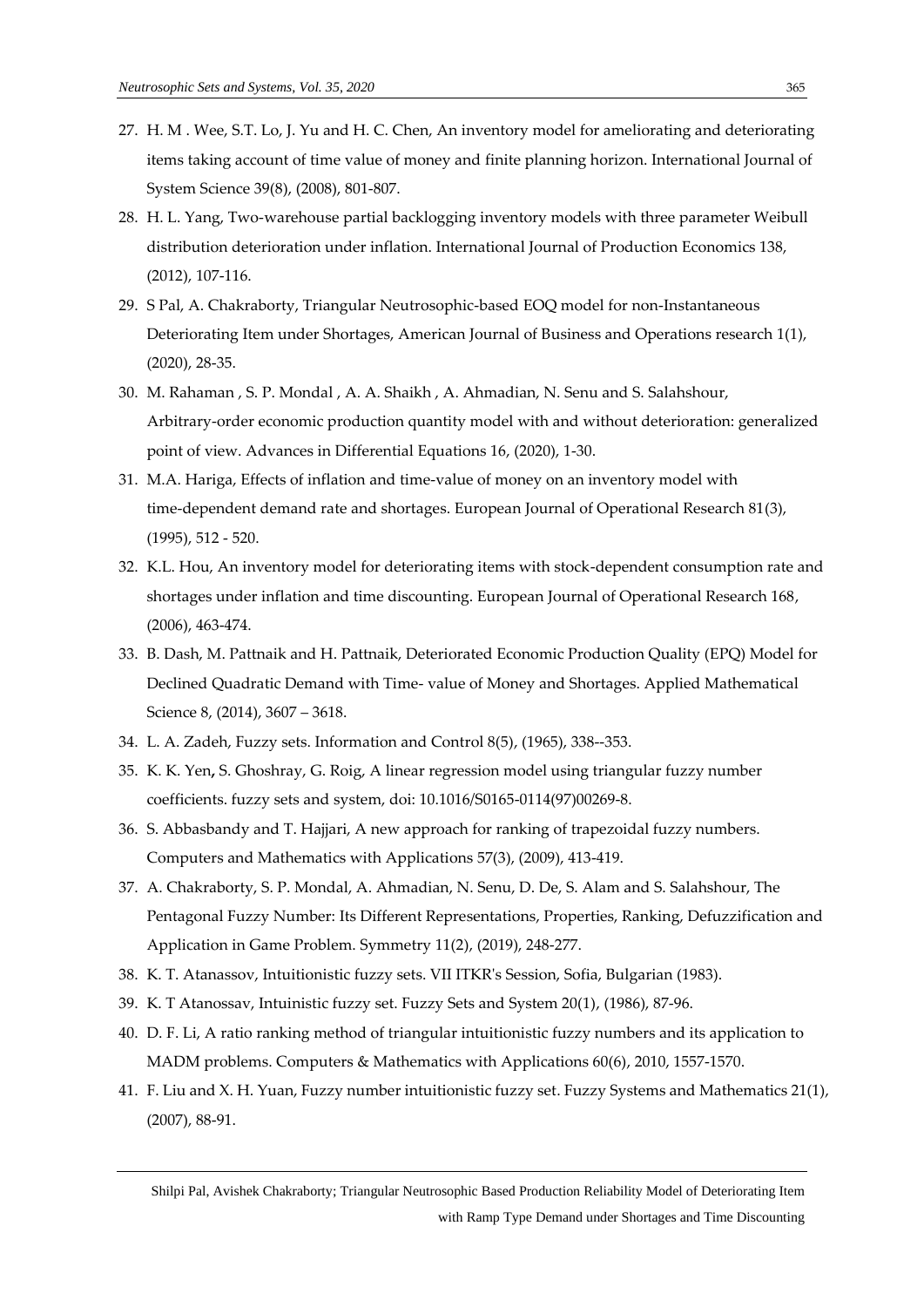- 42. J. Ye, prioritized aggregation operators of trapezoidal intuitionistic fuzzy sets and their application to multi criteria decision making. Neural Computing and Applications 25(6), (2014), 1447-1454.
- 43. F. Smarandache, A unifying field in logics neutrosophy: neutrosophic probability, set and logic. American Research Press, Rehoboth (1998).
- 44. A. Chakraborty, S. P. Mondal, A. Ahmadian, N. Senu, S. Alam and S. Salahshour, Different Forms of Triangular Neutrosophic Numbers, De-Neutrosophication Techniques, and their Applications. Symmetry 10, (2018), 327-355.
- 45. A. Chakraborty, S. Mondal, A. Mahata, S. Alam, Different linear and non-linear form of trapezoidal neutrosophic numbers, de-neutrosophication techniques and its application in time cost optimization technique, sequencing problem. RAIRO-Operation Research (2019), DOI: 10.1051/ro/2019090.
- 46. A. Chakraborty, S. P. Mondal, S. Alam, A. Ahmadian, N. Senu, D. De and S. Salahshour, Disjunctive Representation of Triangular Bipolar Neutrosophic Numbers, De-Bipolarization Technique and Application in Multi-Criteria Decision-Making Problems. Symmetry 11(7), (2019), 932-952.
- 47. S. Maity, A. Chakraborty, S. K. De, S. P. Mondal and S. Alam, A comprehensive study of a backlogging EOQ model with nonlinear heptagonal dense fuzzy environment. Rairo Operations Research, EDP Science, (2018), doi: 10.1051/ro/2018114.
- 48. M. Mullai, Neutrosophic EOQ Model with Price Break. Neutrosophic Sets and Systems 19, (2018), 24-28.
- 49. B. Mondal, C. Kar, A. Garai and T. K. Roy, Optimization of EOQ Model with Limited Storage Capacity by Neutrosophic Geometric Programming. Neutrosophic Sets and Systems 22, (2018), 5-29.
- 50. P. Majumder, U. K. Bera, M. Maiti, An EPQ Model of Deteriorating Items under Partial Trade Credit Financing and Demand Declining Market in Crisp and Fuzzy Environment Procedia Computer Science 45, (2015), 780-789.
- 51. A. Chakraborty, A New Score Function of Pentagonal Neutrosophic Number and its Application in Networking Problem. International Journal of Neutrosophic Science 1(1), (2020), 35-46.
- 52. A. Chakraborty, S. P Mondal, S.Alam, A. Mahata, Cylindrical Neutrosophic Single-Valued Number and its Application in Networking problem, Multi Criterion Decision Making Problem and Graph Theory. CAAI Transactions on Intelligence Technology (2020), Vol-5(2), pp: 68-77 .
- 53. T.S.Haque, A. Chakraborty, S. P Mondal, S.Alam, A. Mahata, A new approach to solve multi criteria group decision making problems by exponential law in generalized spherical fuzzy environment. CAAI Transactions on Intelligence Technology (2020), Vol-5(2), pp: 106-114.